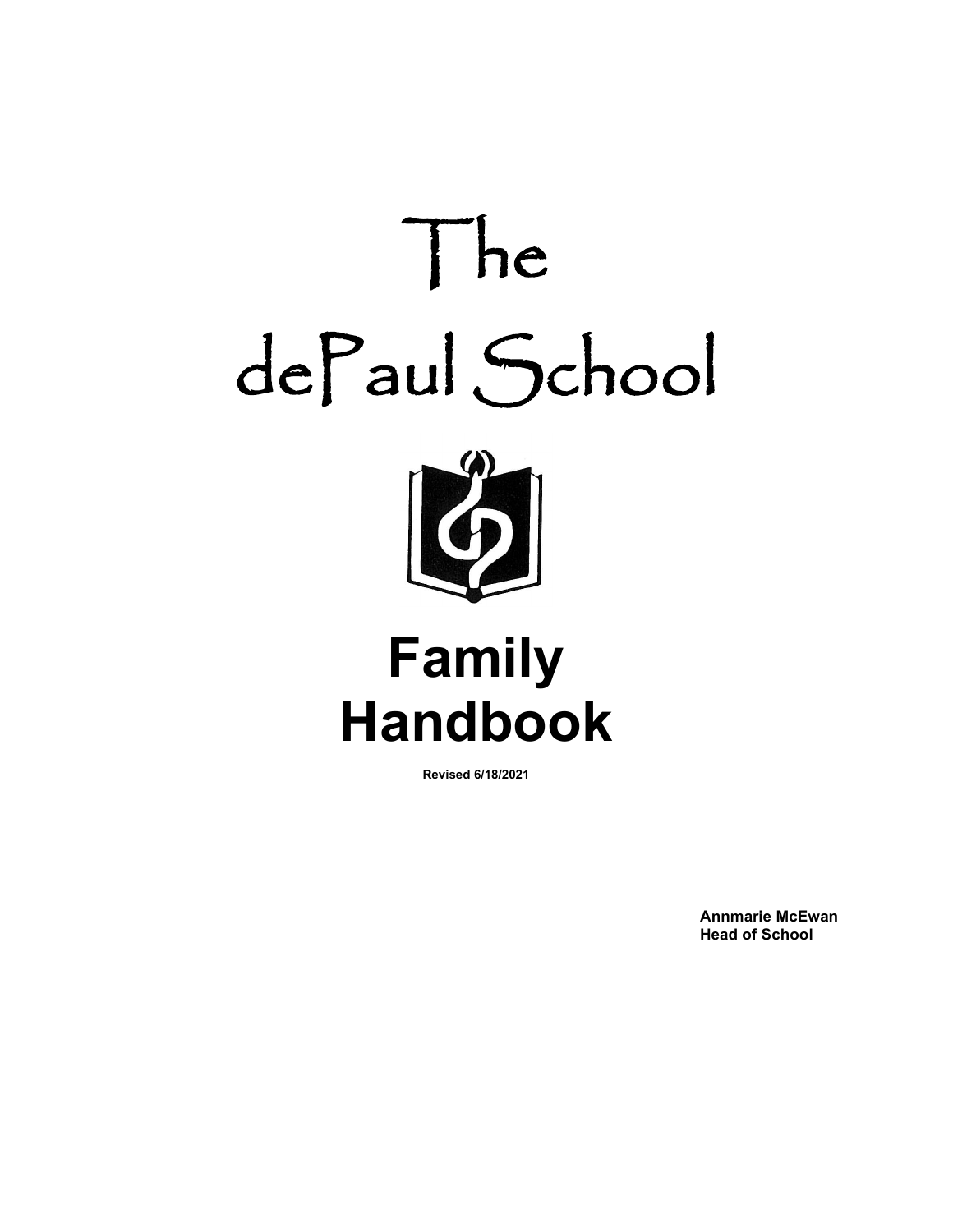# **Table of Contents**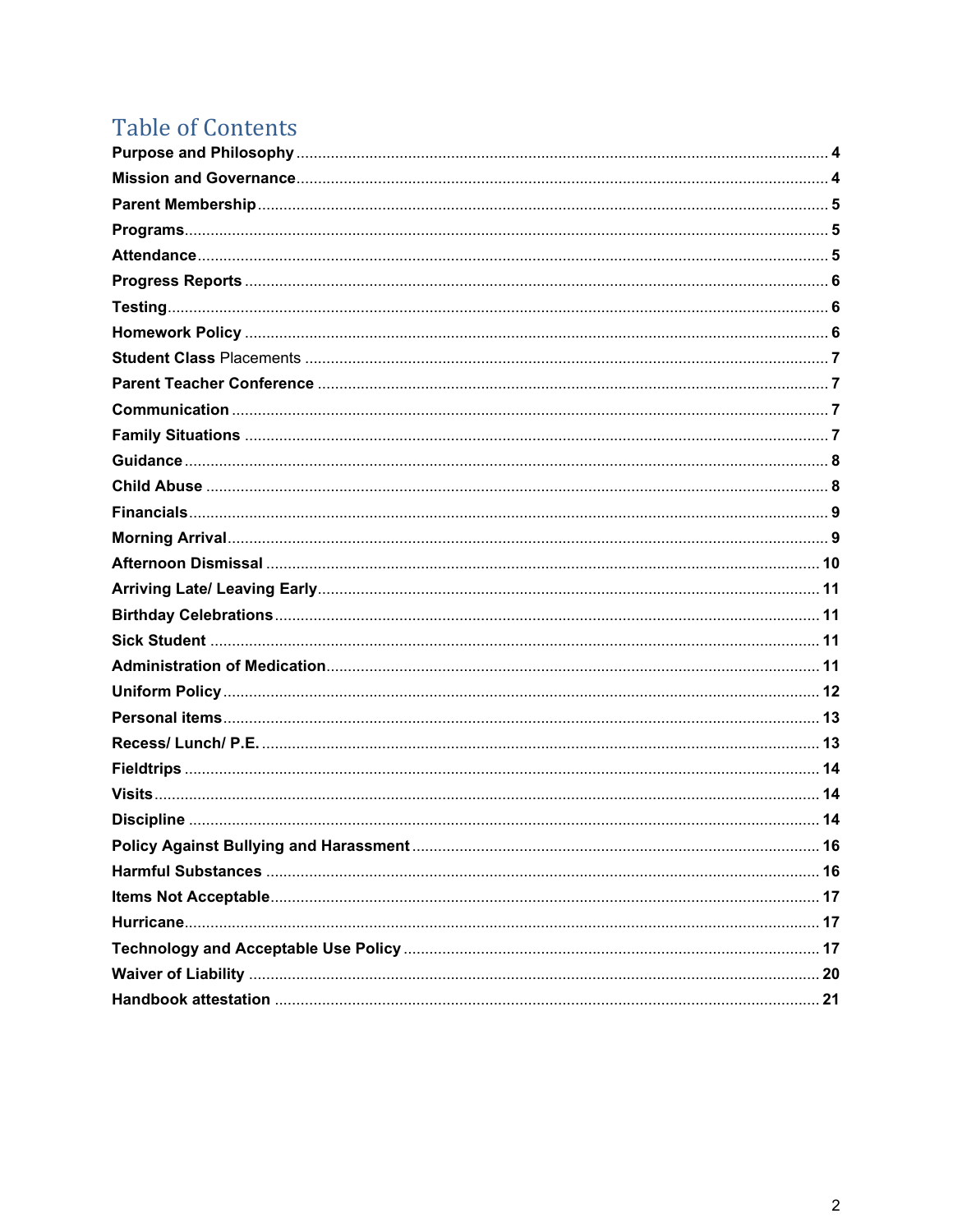### **The dePaul School for Dyslexia, Inc**

DELTA Program / Business Office 2747 Sunset Point Rd Clearwater, FL 33759

TRADITIONAL/ ALPHA Program 2176 Marilyn St Clearwater, FL 33759

727-796-7679 [admin@thedepaulschool.org](mailto:admin@thedepaulschool.org) [www.Facebook.com/thedepaulschool](http://www.facebook.com/thedepaulschool)

Business Hours: 7:40-3:30p Monday- Friday

Drop Off: 7:40-8:00am Classes Start: 8:00am Pick Up: TBD

\*Contact [admin@thedepaulschool.org](mailto:admin@thedepaulschool.org) for before school care.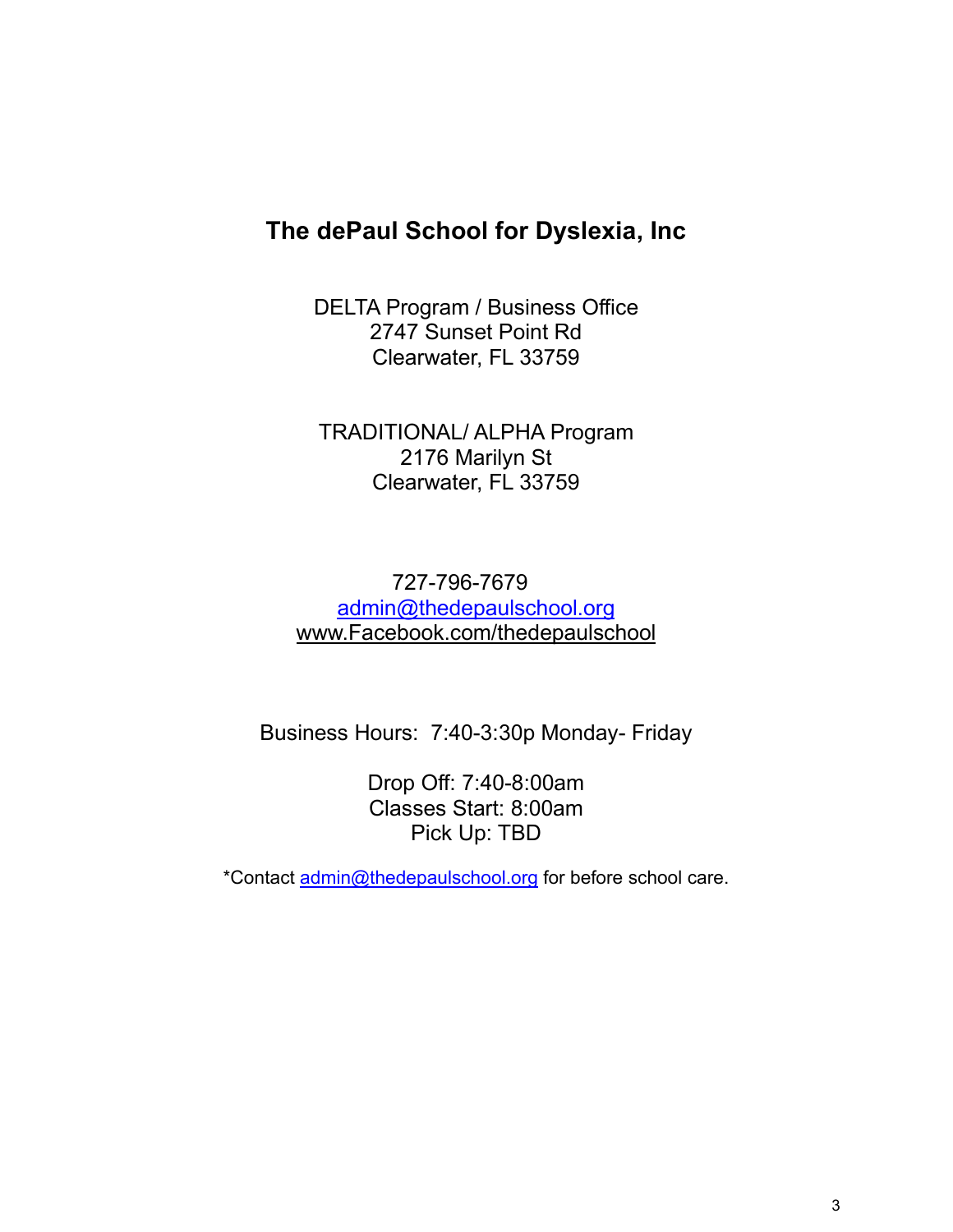### Purpose and Philosophy

The dePaul School was established in 1970 to provide an educational facility for students who are recognized to have the specific learning disability known as dyslexia.

A full-time school curriculum is provided for these students and students with language based learning differences, to remediate learning weaknesses, and prepare students for their future educational placement by providing them with the tools and the confidence they need to learn. We make no promises as to the rate of achievement of our students. In an environment structured to these real needs, they move as rapidly as possible. Some students have needed only a year of specialized instruction. Most students require more than that.

The dePaul School for Dyslexia, Inc. began January 15, 1983 with 24 students as a Saturday Program, 24 volunteer tutors, 4 auditory teachers, 2 supervisors, and 5 assistants. The Saturday Program grew so that today there is a dePaul School (full-time), and a Summer Reading Camp.

Dyslexic students, until remediated, do not learn adequately in a conventional school atmosphere. The dePaul School provides an educational environment in which these students can learn the fundamental skills necessary for a productive life in our complex world. Even more important than this, is the inculcation of basic human values that are essential if these students are to become productive members of society. These values must be taught as explicitly and as concretely as any academic subject. To accomplish this, the home must support and manifest these same fundamental values or the student is placed in a position of conflict.

The dePaul School is committed to the belief that its students must be provided with a strongly structured academic program and an environment which stresses the dignity, worth, and responsibility of everyone. The rules at The dePaul School are designed to put this philosophy into action for the good of all students, and we urge all parents to carefully review and adhere to this philosophy.

The dePaul method in instruction is tailored to meet the needs of students with learning differences, especially dyslexia. It is not an educational panacea indiscriminately offered as remediation for all learning disabilities. It is essential, therefore, that only students who can profit from this program are admitted to dePaul. Students seeking admission to the school must provide documentation from qualified therapists indicating that the student has dyslexia and/or language based learning differences or undergo testing to determine his/her eligibility. These tests are administered and evaluated by the personnel of The dePaul School.

The dePaul School admits students of any race, color, national, and ethnic origin to all the rights, privileges, programs, and activities generally accorded or made available to students at the school. The dePaul school does not discriminate based on race, color, national or ethnic origin in administration of its educational policies, admission policies, scholarship and loan programs, or athletic and other school administered programs.

This Handbook is not intended to be a comprehensive list of all policies and procedures but is intended to provide general information parents and students need to know about the School. The School reserves the right to make changes in the best interests of the School and at the School's sole discretion.

### Mission Statement

The dePaul School is a specialized, independent school dedicated to the education of children in  $1^{st}$ -8<sup>th</sup> grades, with dyslexia and related language based learning difficulties, with the primary goal of enabling these students to achieve academic and personal success.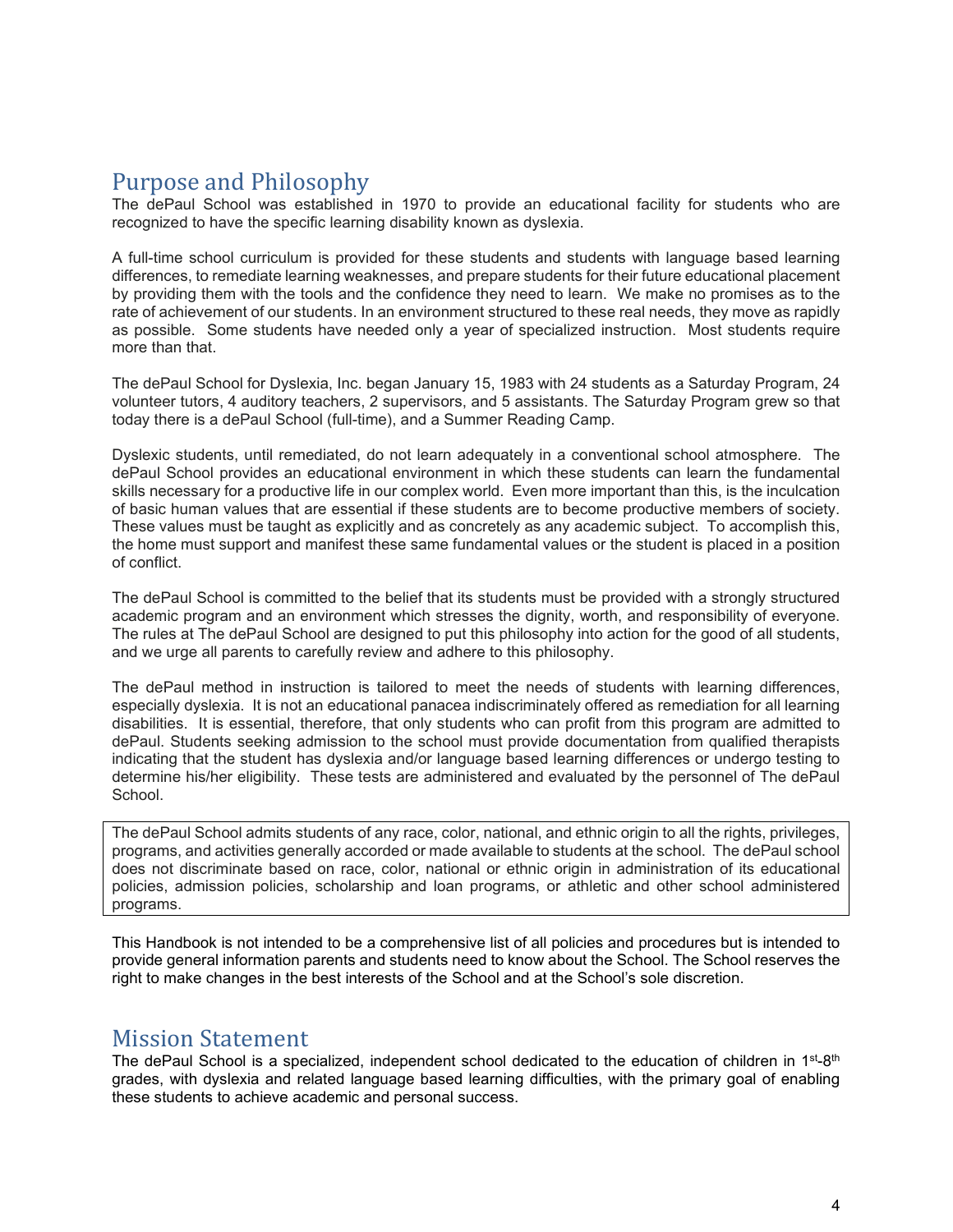### School Governance

The dePaul School is a non-profit, private school governed by a Board of Directors. The Board oversees the activities of the Head of School, ensures all school activities are consistent with our mission, and monitors our financial stability.

### Parent Membership and Education

By your child attending The dePaul School you are a member of The dePaul School for Dyslexia, Inc. As a member of the corporation and parent you are required to attend Membership Meetings of the corporation twice a year, usually in Fall and Spring. Parent education workshops may also be held during the school year. Information on any educational programs or opportunities are e-mailed as available. We encourage all dePaul School students, alumni, and their families to remain actively involved in dePaul School and its mission, even beyond graduation.

### Programs

The **Traditional** Program is for students ages 7-11. Students are taught in small class sizes allowing for differentiation and support. This program focuses on building a foundation in phonics, reading, comprehension, writing and math. Our provides direct, multisensory instruction in a systematic sequence which allows our students with language-based learning differences to be successful.

The **Delta** program is designed for middle school aged students who are ready for the challenge of a middle school curriculum but need additional support and a highly structured environment in order to be successful. Students in the Delta Program have DPSL, Math, Reading, Science, Social Studies, Writing, Technology, and PE daily. Art classes are held once a week. Small class sizes allow for differentiation and support. All classes are structured, teacher directed, appropriately paced, and designed for students who are not meeting their academic potential due to learning differences and / or attention deficits

The **Summer Reading Camp** provides individualized, direct, explicit instruction with 1:1 or 2:1 student/tutor ratio. The program focuses on improving basic reading and literacy skills. Each student receives instruction in the dePaul School's signature Orton-Gillingham based linguistics curriculum, DPSL

# Attendance

To provide students with proper course continuity, it is important that students be in class regularly and on time. Parents are requested to schedule all vacations, trips, doctor's appointments and other planned absences around the published school calendar to maximize academic growth.

**When it is necessary for your child to be absent, please notify the school by 8:00 a.m. every day that your child will be absent.**

**Instructional hours:** For grades 1-4, dePaul provides 988 net instructional hours. For grades 5-8, we provide 1041 net instructional hours.

Attendance guidelines are statutory, (*Florida Law Section 1003.21, Florida Statues)* set by the legislature. Not only does the state set compulsory school attendance requirements, but the **McKay Scholarship program** does as well. The dePaul School is obligated to follow these guidelines and report any excessive tardiness, early leaving and absences.

Students who are not present at 8:00am in their homeroom will be marked tardy.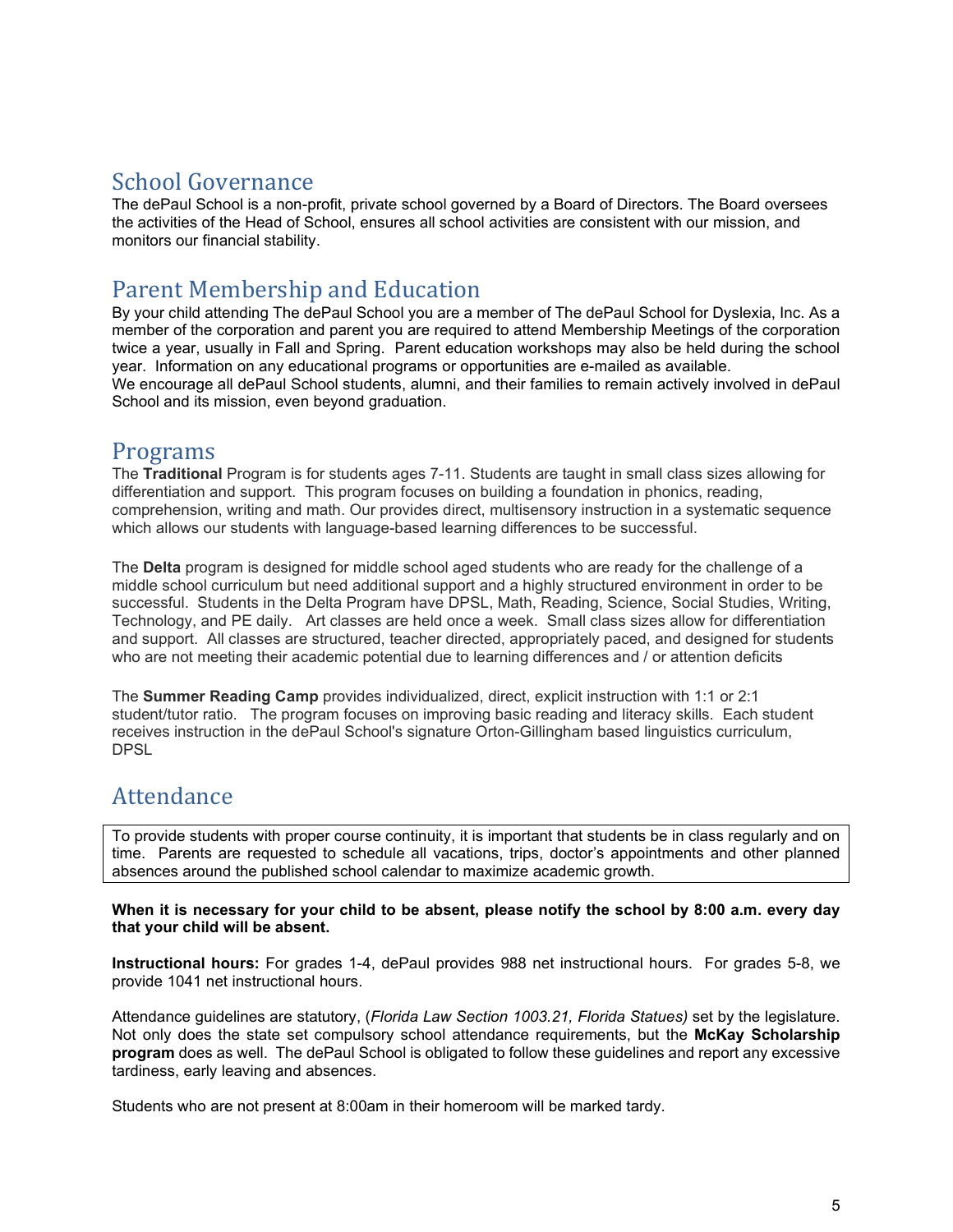Students who are chronically tardy or leave early without an acceptable excuse, more than five times in a calendar month or ten times in a 90-calendar day period will be subjected to action as dictated by Florida Statues 1003.27.

Unless acceptable documentation is available, an accumulation of daily absences (excused or unexcused, tardiness, or early sign-outs that equals 5 days (30 hours) in a marking period or 10 days (60 hours) within two marking periods is considered a pattern of non-attendance. According to Florida Statues 1003.24(4).

Florida law requires each parent or guardian of a child from six to sixteen years of age to be responsible for the child's school attendance. Florida Statues, 1003.24 defines the responsibility of parents for the attendance of their child at school.

If a student has unauthorized absences and/or tardiness' sufficient enough to jeopardize academic progress and it is determined that the student's parent or legal guardian is at fault for the absence or tardiness, in accordance with Florida Statues 1003.24, the procedures under Florida Statues 1003.36 and 1003.27 shall be followed.

Teachers, at their discretion, may prepare work to be sent home during a prolonged student absence. After an absence, it is the student's responsibility to arrange with the teacher for any make up work and the time the work must be completed and handed in to the teacher.

### Progress Reports and Report Cards

Progress Reports (Traditional Program) and Report Cards (Delta Program) can be viewed on Gradelink 3 times a year. Parents will be notified by e-mail when Progress Report and Report Cards are posted. Stay informed about your child's progress throughout the year by communicating with teachers through e-mail and/or scheduled conferences.

Delta students' progresses may be monitored by parents on GRADELINK throughout each grading period.

### **Testing**

The Gray Oral Reading Test 5 (GORT5) and the Wide Range Achievement Test 4 (WRAT4) for Math/Spelling skills are administered to all dePaul students twice during the school year. The initial testing takes place during the first two weeks of school and a different version of the same test is given at the end of the school year. Please remember that these scores are an indicator of how the student performed on that day. These scores are an assessment of your child's oral reading ability, comprehension, spelling and math.

The test scores indicate grade level performances, i.e., 3.2 means third grade, second month. Students scoring less than 1.0 on the GORT5 are given the GORT untimed test. A student unable to read will be given the Alphabet Identification Test and Gates test in which they identify capital, lower case letters, their sound and blended sounds.

The Diagnostic Assessments of Reading (DAR) and Test of Written Spelling 5 (TWS 5) are administered if deemed beneficial in the assessment of the student's ability in these specific areas.

### Home Work Policy

In the **Traditional Program** reading and math homework are assigned Monday through Thursday during the school year. Students who complete 100% of their homework assignments on time for two consecutive weeks and received no Uniform Alerts, PE Alerts or had any discipline issues during the same two weeks will earn a Tag Day to reward their efforts. On Tag Day, students may wear appropriate every-day clothes to school (see Dress Code).

The student is to complete **Math** Homework independently. Parental responsibility is to provide a consistent time and place for the student to complete his/her assigned work. If the student does not understand a problem, the child is to circle the problem and have the parent initial it to let us know the student attempted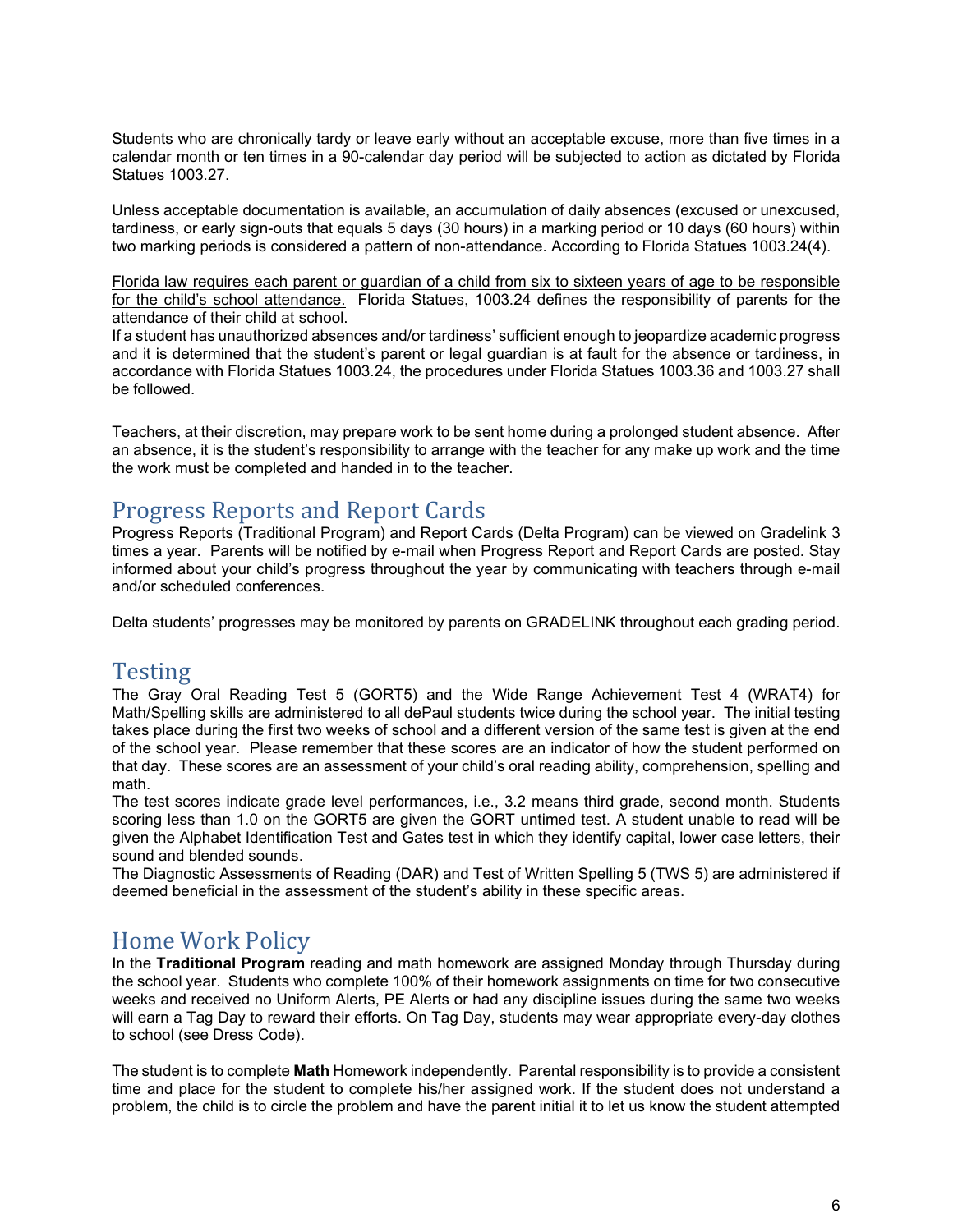the work. If the student works the problem incorrectly, we ask that the parent *does not* correct it, as the teachers need to know in what areas the student is having difficulty.

In the **Delta Program** homework is assigned according to subject and teacher. Delta students are responsible to complete and turn in their homework and assignments as required.

No credit is given for late homework. Parents, please do not bring in or fax homework left at home or in the car. These assignments will not be accepted. Our goal is to make students responsible for their own work. Repeated missed assignments will result in a call or e-mail from the teacher or request for a parent-teacher conference.

### Student Class Placements

Children are placed in homerooms to create a cohesive group. Academic class placement is based on the ability of students to perform in the various academic areas. Every effort is made to keep students in an age appropriate group. During the year, a student may be moved to a different group on the recommendation of the teacher to ensure that the student's needs are met. Parents will be informed of any changes.

### Parent-Teacher Conferences

Approximately six to seven weeks into the school year conferences are scheduled for all parents wishing to attend. However, the staff is available for parent conferences and telephone conferences throughout the school year. Parents may reach out to the teachers directly via email at any time. Teachers are encouraged to reply within 24 hours. For emergencies, please always reach out to the [admin@thedepaulschool.org](mailto:admin@thedepaulschool.org) email or call 727-796-7679.

### Communication

Important school-related information is communicated to parents via broadcast e-mails, notes home, school wide notification system (text message). It is important for parents to read all correspondence sent per e-mails, text messages or notes home from school to stay informed of any changes in the school calendar, upcoming special events, emergency notifications, volunteer opportunities, meetings, etc.

#### **It is important that parents check their e-mail and their child's homework folder each night for correspondence from teachers and/or administration.**

### Family Situations

Parents should notify the Administration of any family situation that arises regarding students such as births, deaths, serious illness, hospitalization, etc. at the time of occurrence so the School can respond appropriately.

Teachers need to be aware of a student's home situation such as separation, divorce or custodial arrangements. Unless dePaul School is directed otherwise by court order or receives a written letter signed by both parents requesting a different procedure, each parent will have equal access to school records, information regarding school calendars, school activities, conferences, etc. Each parent will have equal rights to confer with teachers about the student. Each parent has the right to pick up the student at school either during a normal school day or other activities. Each parent has the right to consent to any emergency medical procedure that may become necessary.

In the case of separation or divorce, the School requests a copy of any/all court documents pertaining to custody arrangements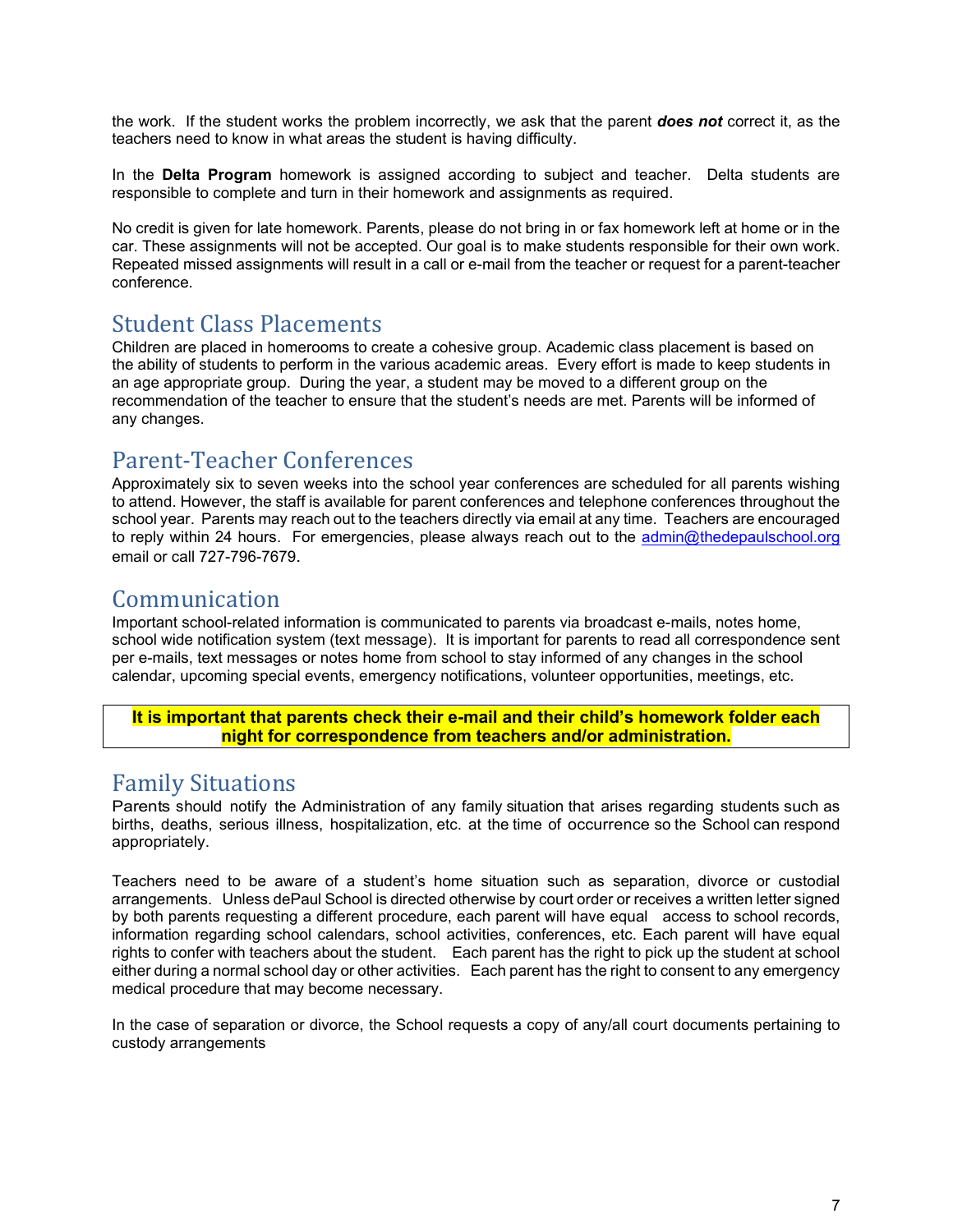# Guidance Counseling Information

Our Guidance Counselor addresses student needs in the classroom, individually and through group sessions. The Guidance Counselor works collaboratively with students, parents and teachers to support the unique needs of each student.

Small group counseling focuses on prevention, presenting students with information and skills that they can use to address problems. The Counselor may also meet with students individually to provide extra support regarding the students' personal, social or educational development.

The Guidance Program is for students who are functioning well and those who are having problems. Students who have more serious needs are generally referred to outside professionals. The Guidance Couselor will assist caregivers with resources, community services, and/or referrals related to their child's needs.

The foundation of the relationship between guidance counselor and each school's administration is consultation, cooperation, collaboration and counseling. It is the professional responsibility of the counselor and the administrator to respect the privacy of those students with whom they form a relationship. The relationship by its nature requires an atmosphere of trust and confidentiality. The main purpose of confidentiality in the school is to offer students a relationship in which they can share their concerns without fear of disclosure. Counselors and administration share responsibility in protecting the information received through confidential relationships with teachers and parents. This confidentiality must not be compromised except in the following situations:

- Student is a danger to self or others
- Parent and/or student request and sign a Release of Information to a third party including the sharing of information with any medical, mental health and or professional who is providing treatment (according to the stipulations outlined in the Release)
- A court order release of information
- A third party is present in the room
- Suspected child abuse, neglect or endangerment
- Services delivered in small groups and/or classroom format

In such cases, the counselor and administrator are responsible for informing the student of the disclosure, depending on the situation and/or the developmental level of the child. The counselor and administrator should work in confidence and collaboration to provide the child with a confidential setting when appropriate.

It is understood that any reference to guidance services excludes all clinical and/or psychotherapeutic services. It is the responsibility of the guidance counselor to generate, and have available, referral information for these specific services.

### Child Abuse, Molestation, and Neglect Policy

The dePaul Staff, Teachers and Board considers the responsibility for the welfare of students to be of paramount importance. Therefore, all employees, Board members, and volunteers of dePaul are directed to take whatever action may be necessary as required by Florida Statutes Chapter 39, and 827, and all statutes and laws of the State of Florida about all instances of suspected child abuse, molestation and child neglect.

Abuse Hotline: 1-800-96ABUSE or [www.dcf.state.fl.us/abuse/report/](http://www.dcf.state.fl.us/abuse/report/)

A person who is required to report known or suspected child abuse, abandonment, or neglect and who knowingly and willfully fails to do so, or prevents another person from doing so, is guilty of a misdemeanor of the first degree, punishable as provided in ss775.082 or 775.083 F.S.

A person who does make a report of suspected abuse in good faith has immunity from civil and criminal liability pursuant of ss39.203 768.095 F.S.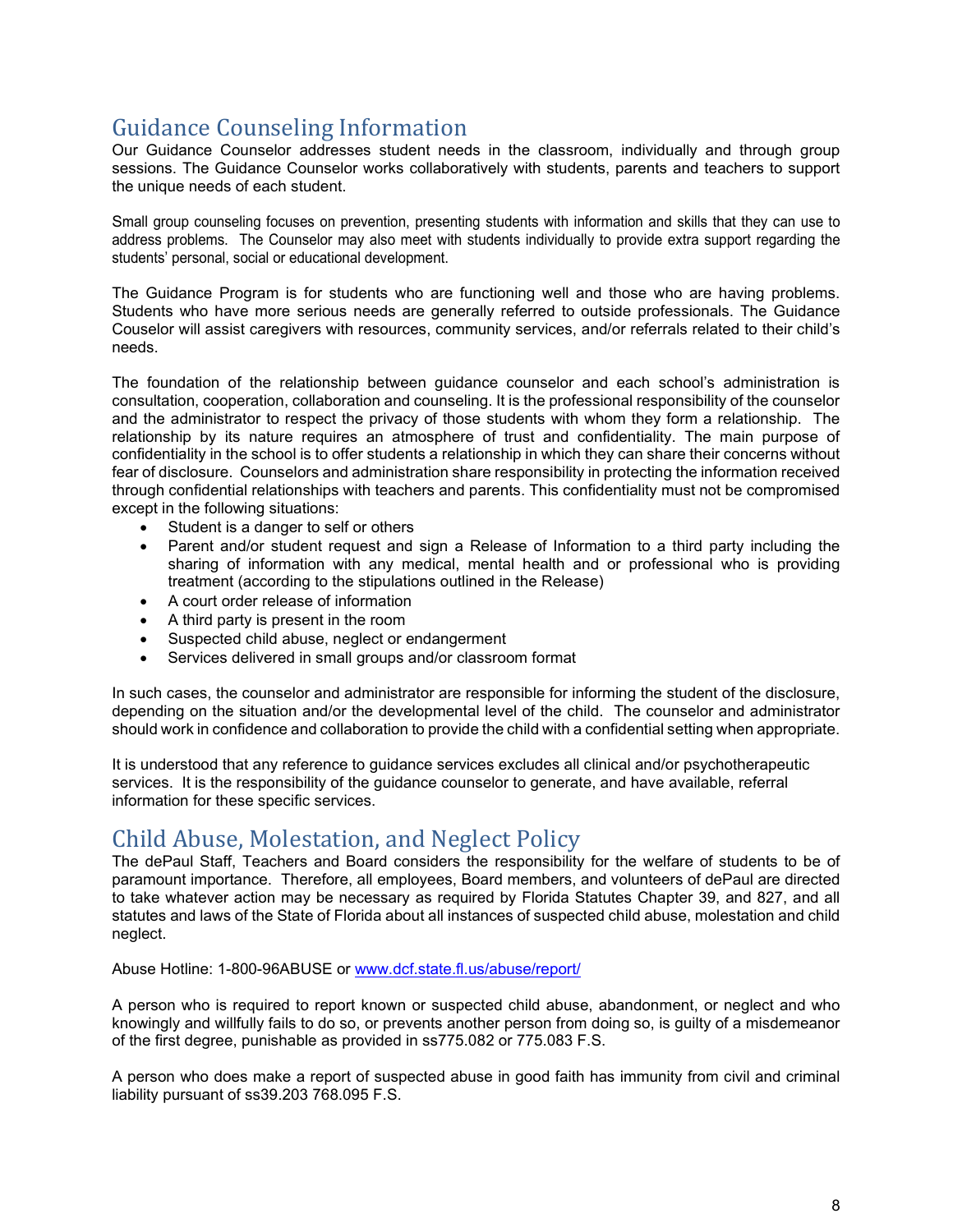The dePaul Staff was trained on the standards, duty to report and procedure for reporting alleged misconduct. Procedures for reporting child abuse, molestation and neglect and misconduct by instructional personnel and administrators are posted in the school lobby.

dePaul staff, teachers and volunteers had back ground checks and have been fingerprinted for the safety of the students.

### Financials

Tuition and fees are set by the Board of Directors and communicated to existing parents in early Spring. Registration for the following year is in the Spring and requires an entry in Gradelink as well as payment of a non-refundable registration fee. Once both are received, the student's seat will be reserved.

Tuition contracts are sent to the parents in the summer to allow for the Florida Department of Education time to update scholarship amounts and provide award notifications to parents. Once the FLDOE completes their process, dePaul updates our tuition contracts reflecting the latest awarded amounts per student and sends out the tuition contract. The tuition contract must be signed and returned to the school on the date stated in order to complete enrollment, scheduling and staffing for the fall.

Payment is either full in advance of the start of the fall semester by ACH or check or can be processed monthly as a direct debit to a bank account. Tuition can be split amongst multiple bank accounts and can also be processed on a credit card (additional 4% fee).

Late payments or returned payments will incur a \$50 late fee. If the balance is not brought up to date within 30 days of being notified, the student will not be able to attend school.

### Morning Arrival

Drop off students at the designated area between 7:40-8:00am (see map). Please do not let your child/ children out of the car until addressed by a faculty member. For your child's safety, do not pull away until your child has reached the sidewalk at the back door. Do not pass other vehicles in the car line.

Prior permission must be obtained from the office for students being dropped off prior to 7:40. A Before School Care fee of \$5.00 fee per day will be assessed and may be paid by check, added to monthly tuition payment or charged to a credit card (4% additional fee).

Sunset Point Rd Sunset Point-Rd epaul School or Dyslexia Inc

DELTA (red shirts) Program on Sunset Point Rd:

**X\_\_\_\_\_\_\_\_\_\_**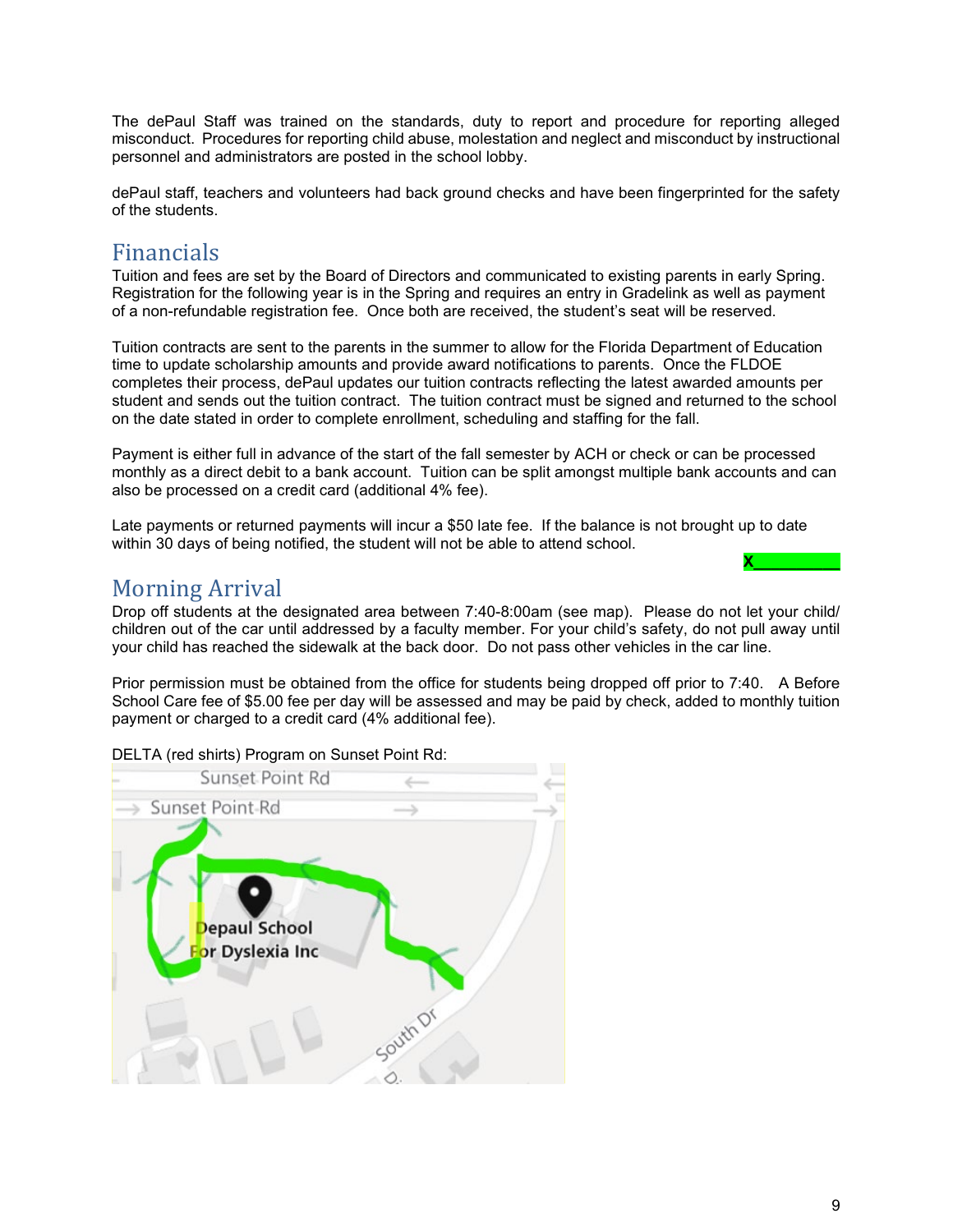

### Afternoon Dismissal

Staff members will lead students to the same spot where the student was dropped off in the morning (see map above). Staff members will release students one car at a time. Only persons listed on the GRADELINK Authorized Contact list may pick up a student. If someone else is picking up your child, notify the office prior to pick up.

**Carpool**: It is essential that each driver knows whom he/she is picking up. Please contact the driver of your carpool if your student is not riding either way. The school is not responsible for these arrangements.

If a student is riding home with another dePaul student after school, we must have written permission ahead of time from both parties.

Please notify the office if the person picking up the child is going to be late. Any student not picked up within 5 minutes after the carline has closed can be picked up at the office.

**A late fee of \$5.00 will be assessed at 5 min after the carline closes and additional \$5 per 5 min increments.**

**X\_\_\_\_\_\_\_\_\_\_**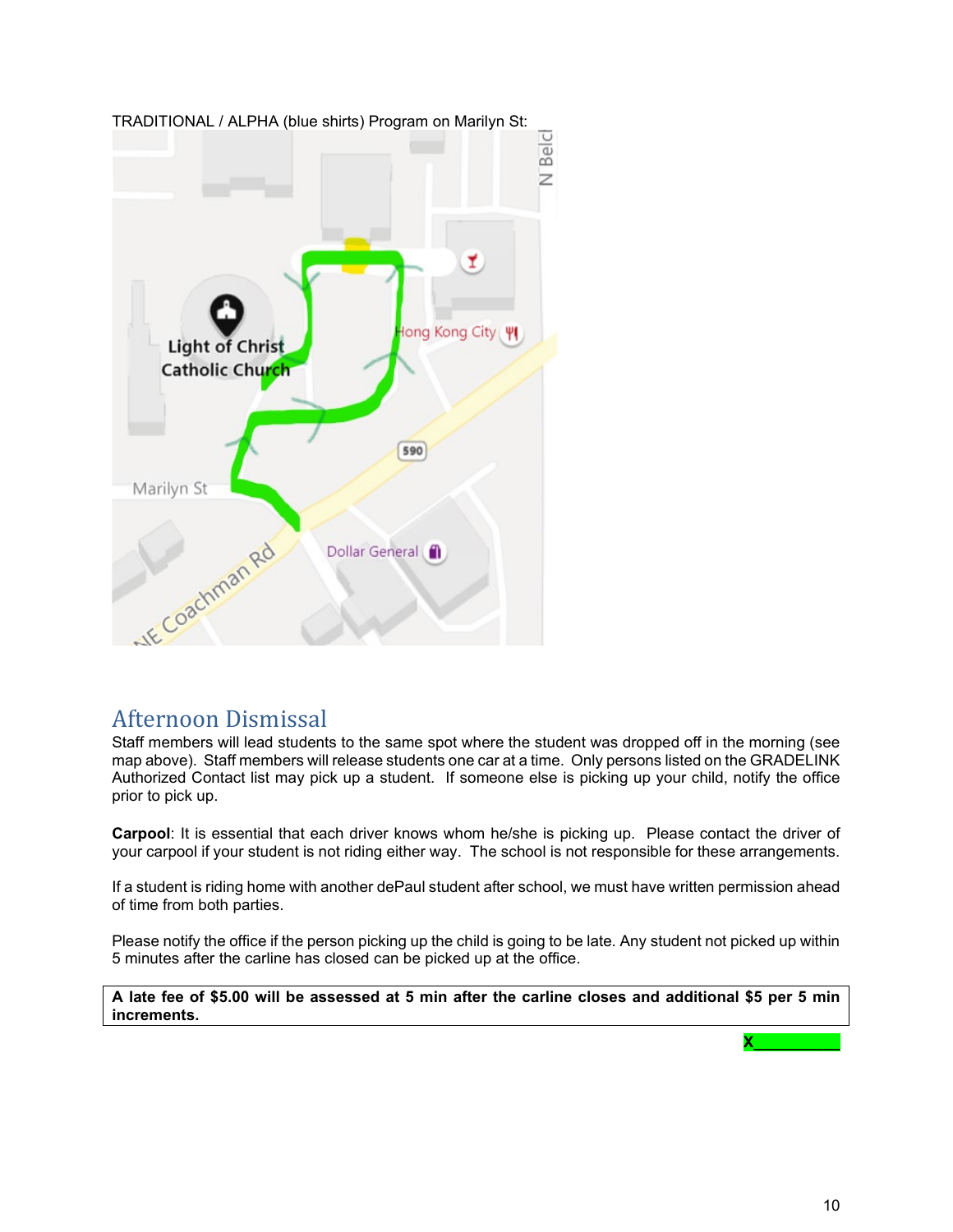### **Important Safety:**

At morning drop off and afternoon pick-up **cars may not be passed** in the parking lot. At morning drop off, please make sure the student is on the sidewalk before you pull away.

# Arriving Late/ Early Sign Out Procedure

**Do not drop off a student in front of the school.**

Tardy students must be brought to the office**.** We do not disrupt classes already in progress. Students are not admitted until the next class. Student is marked tardy if he/she is not in class at 8:00am.

If a child goes home early due to illness or any other reason, **parent must report to the office.** Please do not give messages to teachers.

# Birthday Celebrations

Students Birthdays are recognized at the end of the day. Your child may share cookies with other students. If your child has a celebration and wishes to invite fellow students, the invitations may not be distributed at school. Please contact students and parents directly.

# Out-of-school Fundraising

dePaul is a non-profit organization and it is counterproductive for students to raise money within the school for other organizations. We ask that parents discourage students from selling items and/or soliciting money for other organizations at school.

### Sick Child Policy

Sick children must be picked up immediately when alerted by the school. We do not have a clinic to make your child comfortable as they wait to be picked up.

To protect the health of all students while they are in school, a student who is out sick must be free of the following symptoms for 24 hours before returning to school fever, runny nose, excessive coughing, headache, unexplained rashes, nausea, vomiting, sore throat, chills, earache, red eyes, or diarrhea. If a student is not in school due to illness the school must be notified by phone or e-mail by 8 am. If student is absent more than three days, a doctor's note is required for the student to return to school.

### Administration of Medication

If a student takes medication during school hours, that medication must be brought to the office. A yellow (over-the-counter medication) or blue card (prescription medication) must accompany the medication and be on file in the office. A separate card must be completed for every prescription medication. Medication cards may be obtained from the office. **Whenever possible, administer medication at home before student comes to school.**

No **prescription medication** is given to a student unless the medication is in the original prescription bottle and a clinic card is populated and on file. All release forms must be dated and must show a starting and ending date for the administration of any medications, whether prescription or non-prescription. **MEDICATION MUST BE IN IT'S ORIGINAL CONTAINER.** 

Students, whose parents gave permission in Gradelink to administer Tylenol to their child, will be given the dose suggested by the parents by a staff member. A clinic card must also be populated and on file in the office.

All medications are administered through the office.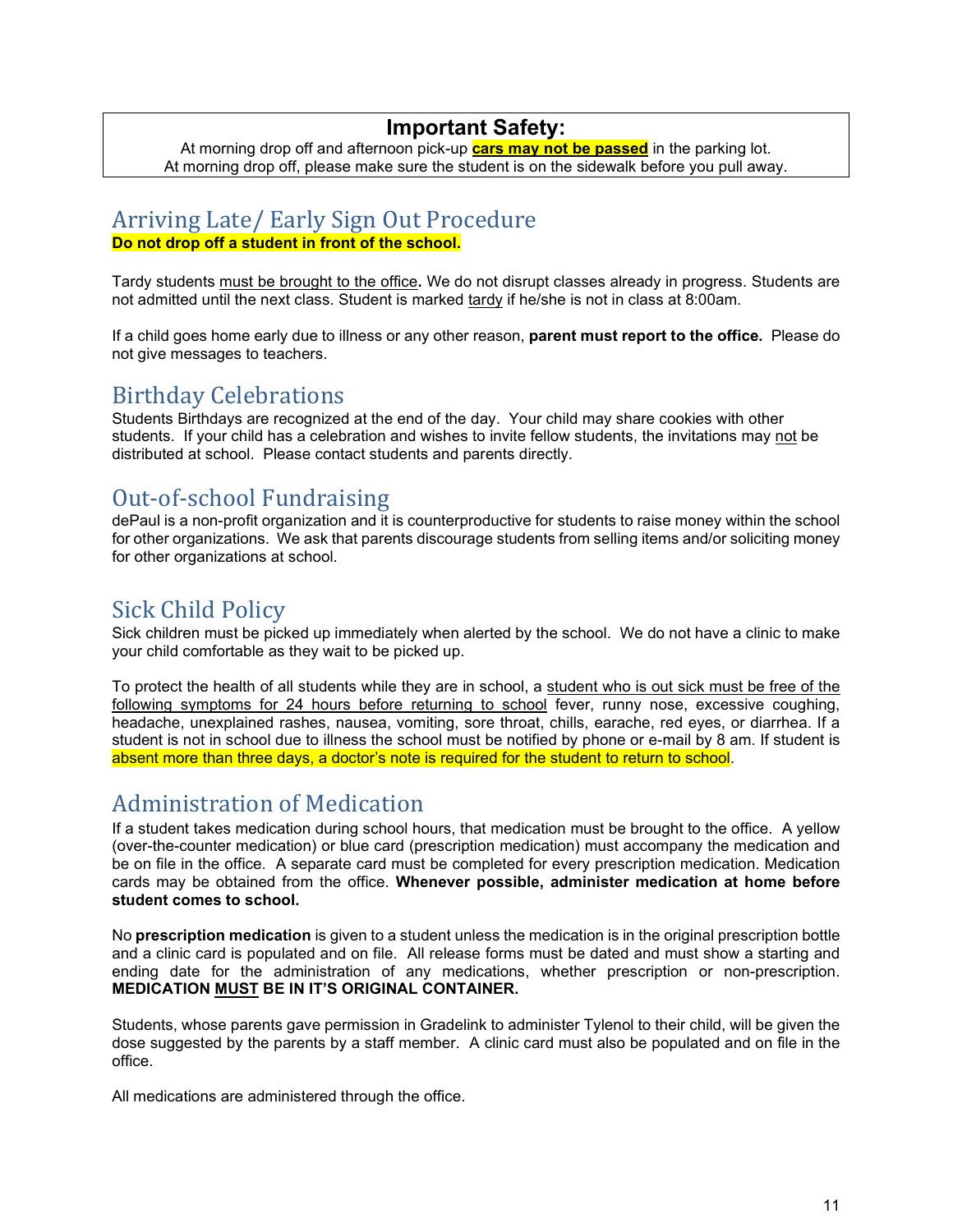# Uniform Policy

The purpose of the uniform at the dePaul School is twofold; 1. enhance our structure and 2. reduce distraction in the classroom. The cooperation of students and parents is necessary in maintaining the standards of our dress code. It is very important that this code is accepted fully and is enforced consistently. Uniforms can be obtained by accessing our school page at either of the below companies: <https://www.landsend.com/pp/SchoolSearch.html?selectedSchoolNum=900148602&action=landing> <https://www.frenchtoast.com/schoolbox/schools/the-depaul-school-QS5SDVE>

Parents often list used uniforms on the parent facebook page:

#### **Delta Program**

Red short or long sleeve polo shirts with **dePaul logo**, and navy-blue straight shorts, pants, skorts or red plaid skorts. Bottoms do not need to have the dePaul logo. Belts are accepted as students are required to always tuck in their shirts.

White or single colored plan short sleeve t'shirt is required for physical education class each day.

#### **Traditional Program**

Girl Uniform – cobalt blue short or long sleeve Polo shirts or navy-blue dress with **dePaul logo***.* Navy blue straight shorts, pants, skorts. The dePaul logo does not need to be on bottoms.

Boy Uniform - cobalt blue short or long sleeve Polo shirts with **dePaul logo***.* Navy blue straight shorts or pants. The dePaul logo does not need to be on bottoms.

#### **All Students**

Hooded zip-front sweatshirt (navy blue, Deltas may also wear red) with *dePaul logo* may be purchased from Land's End or French Toast. Please put your child's name in the sweatshirt or have Land's End or French Toast put the child's initials on the sleeve.

**dePaul blue Spirit t-shirts** are required for fieldtrips and some afterschool activities and may be ordered through Land's End.

Students must wear sneakers. **No lights or wheels are allowed on sneakers.** If the shoes have holes for laces, shoelaces must be in place and tied.

Parental cooperation is necessary to help the student stay organized. If students enter the school improperly dressed, (out of uniform, incomplete uniform, dirty or torn uniform, etc.), a uniform alert will be sent home and needs to be signed by the parent and returned the next day.

#### **Dress Code** (including Tag Day):

- All shirts and blouses must cover midriff, back, sides and all undergarments including bra straps at all times. All shirts, tops, and dresses shall have sleeves and cover the shoulders.
- Shorts, capris, skirts, divided skirts, dresses and culottes are allowed. They must be mid-thigh length or longer.
- Pants or shorts must totally cover undergarments, including boxer shorts.
- All clothing shall be free of the following; profanity, violent images, sexually suggestive phrases or images, gang related symbols, alcohol, tobacco, drugs or advertisement for such products
- Sneakers must be worn always. Inappropriate footwear includes but is not limited to sneakers with wheels or lights, skate shoes, crocs, sandals or boots.
- Form fitting leotard/spandex type clothing (including sport bras) is not allowed unless proper outer garments cover it.
- See through or mesh fabric clothing may only be worn over clothing meeting requirements.
- Clothing must be appropriate size, with the waist of the garment worn at the student's waist and properly buttoned, zipped and/or fastened.
- Sunglasses may not be worn inside unless a parent provides a doctor's note.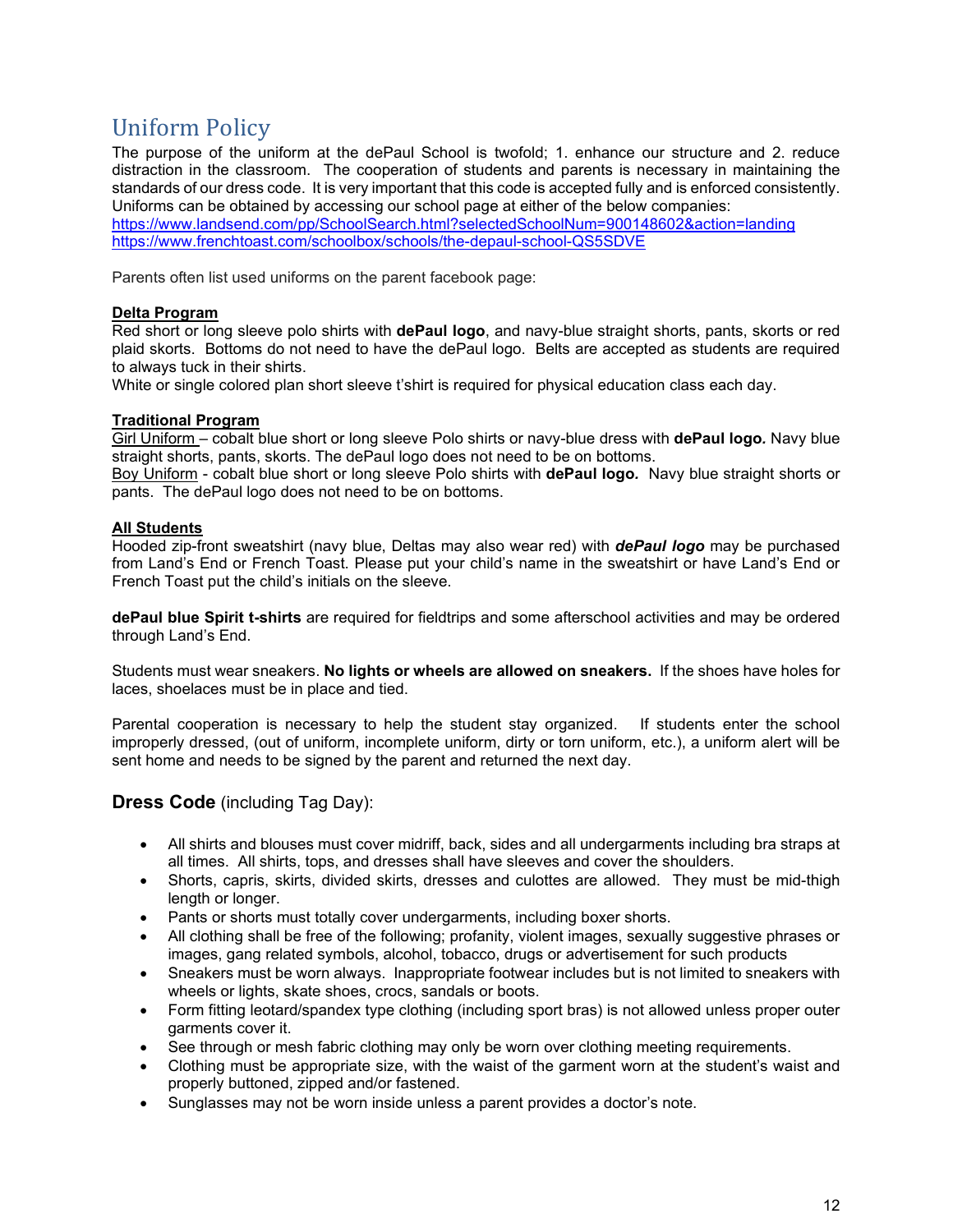- Bandanas or sweatbands are not allowed on school grounds
- Hats or other head coverings may be worn during outside P.E. activities, and fieldtrips. Head coverings may not be worn inside the school unless for religious purposes.

#### **Hair**

- Boys: Hair must be cut so that it is neat and not in the eyes or a distraction to other students. No extreme styles or dyes are allowed.
- Girls: Hair must be kept off the face during school hours. If necessary, girls should use hair bands, or tie backs. Note: plain, functional barrettes, hair bands, bows, and scrunchies only.

#### **Face Masks**

Face masks and or shields are voluntary at the discretion of the parent. The school will not reinforce a student wearing a mask or shield. Teachers and staff are not required to wear a face covering. If a student is wearing a face mask it must be plain colored, without patterns and must not be a distraction for the student or other students.

### Personal Articles

If an electronic device is required, permission from parent must be given to office in writing. Cell phones are not permitted to be used during school hours. All cell phones will be given to homeroom teacher directly upon arrival. It is the student's responsibility to retrieve his/her phone at the end of the school day. The school cannot accept responsibility for cell phones or other electronic devices brought to school. The parent/guardian may retrieve the item from the office if confiscated from a student.

#### **Administration reserves the right to deem items and behaviors unacceptable.**

### Recess/ Snack Time / Physical Education (P.E.) / Lunch

Students may bring a healthy snack and plain water. Please do not pack a snack that requires a utensil. Students who take out sports equipment (balls, etc.) must return it at the end of recess.

P.E. is taught every day. Students are expected to participate in all sports according to their ability and support their teams. Not participating, being uncooperative or disruptive will result in a Physical Education Alert. A note from parent or/and physician is required for student to be excused from P.E. Delta students - plain white or colored t-shirts **must** be worn for P.E.

Students bring their own lunches. Please label all lunch boxes and containers with your child's name. If lunch requires eating utensils (fork, spoon etc.), make sure you include it. Since we use the picnic tables outside most of the time, we do not have access to utensils. For safety reasons, no glass containers are allowed.

Please pack a healthy lunch. No sugary dessert foods, such as cookies, cakes, candy, marshmallow treats, sugar coated cereal, etc. No sodas, caffeine, or high-energy drinks are allowed. Students may bring sports or fruit-flavored drinks, milk, fruit juice, water, or flavored water for lunch. **For Recess and P.E., only plain water may be brought outside.**

Students may not exchange lunch items. Unacceptable items will be sent home. We insist students take home uneaten food, so you know what your child ate for lunch.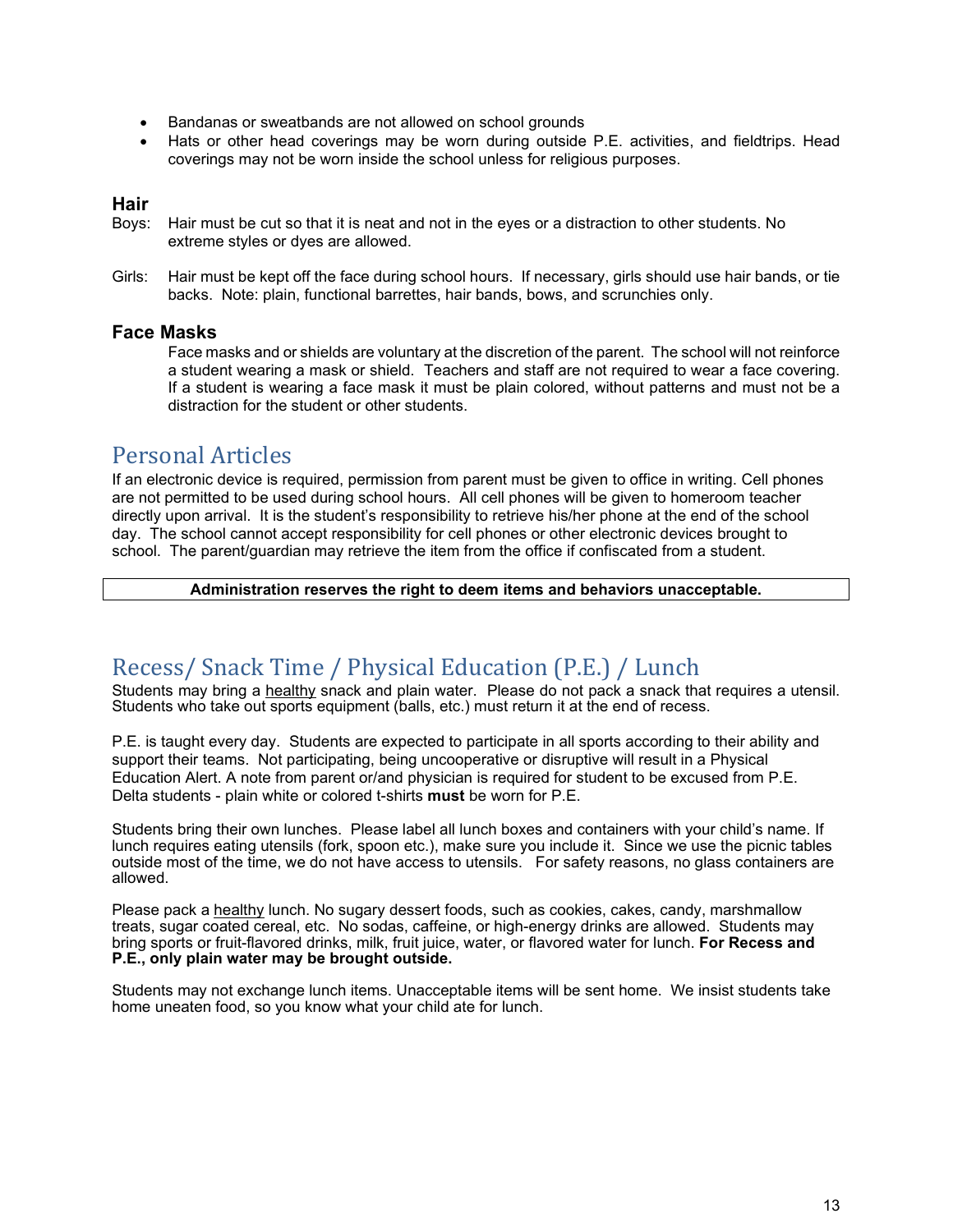# Fieldtrips

For students to participate in Fieldtrips a completed **Fieldtrip Travel Release Form** for the student must be on file in Gradelink. Delta Students must have completed their homework assignments and have no reprimands, green or pink slips to participate in fieldtrips. Students violating directions and rules will not be able to participate in subsequent fieldtrips.

We typically rent charter busses for field trips. However, in the rare event chaperones/drivers are required they must complete a Field Trip Driver and Insurance Information Form, be level 2 security approved through the State of Florida and supply a copy of a current valid driver's license and automobile insurance. The driver must return with all of the children that were assigned to the driver. No children may attend a field trip unless they are dePaul student and part of the group for whom the trip was arranged.

#### **Chaperone expectations:**

- Do not use cell phone to make calls or text
- Do not discuss other students (respect confidentiality)
- If a child becomes unruly, pull over and wait until he/she regains control of him/herself
- Get gas, prior to the fieldtrip to avoid stopping
- Do not smoke
- Know where your assigned students are at all times
- If you must go to the restroom, etc. let another adult in your group know
- Do not bring siblings
- Maintain orderly behavior (if you are overwhelmed, ask staff/teacher for help)
- Never change car or group assignments
- Do not loan money to students
- Do not discuss your student with a teacher

#### **Activity time after the event:** if scheduled

- Go to assigned place (park, etc.)
- Take assigned route; do not stop for McDonald's, Store, etc. and buy children treats
- Follow assigned route
- Leave with children assigned to your car

### Visits

**Alumni** - Our current students love seeing former classmates! Once your child graduates DePaul, he/she may visit during lunch time, or during an afterschool event, such as our Fall Festival or Spring Dance. Children who visit during lunch must sign into the office, and everyone under 18 must be accompanied by an adult during their entire visit to dePaul.

**Family/ friends** – no visitors are permitted to walk around the school without an employee escort unless approved by administration, the person has signed in, and is level 2 certified by the state of Florida.

# Discipline Procedures

To better help your child realize the necessity of self-discipline and responsibility in his/her life, we have established the following procedures to be enforced at the dePaul School.

The teacher establishes classroom discipline. The concept of discipline entails a relationship between teacher and student. Teachers will structure classes to encourage self-esteem and self-discipline among students. The teacher is encouraged to contact parents frequently through progress reports, e-mails, phone calls, or conferences.

To create a responsible environment, students will:

• Be considerate and show respect for everyone.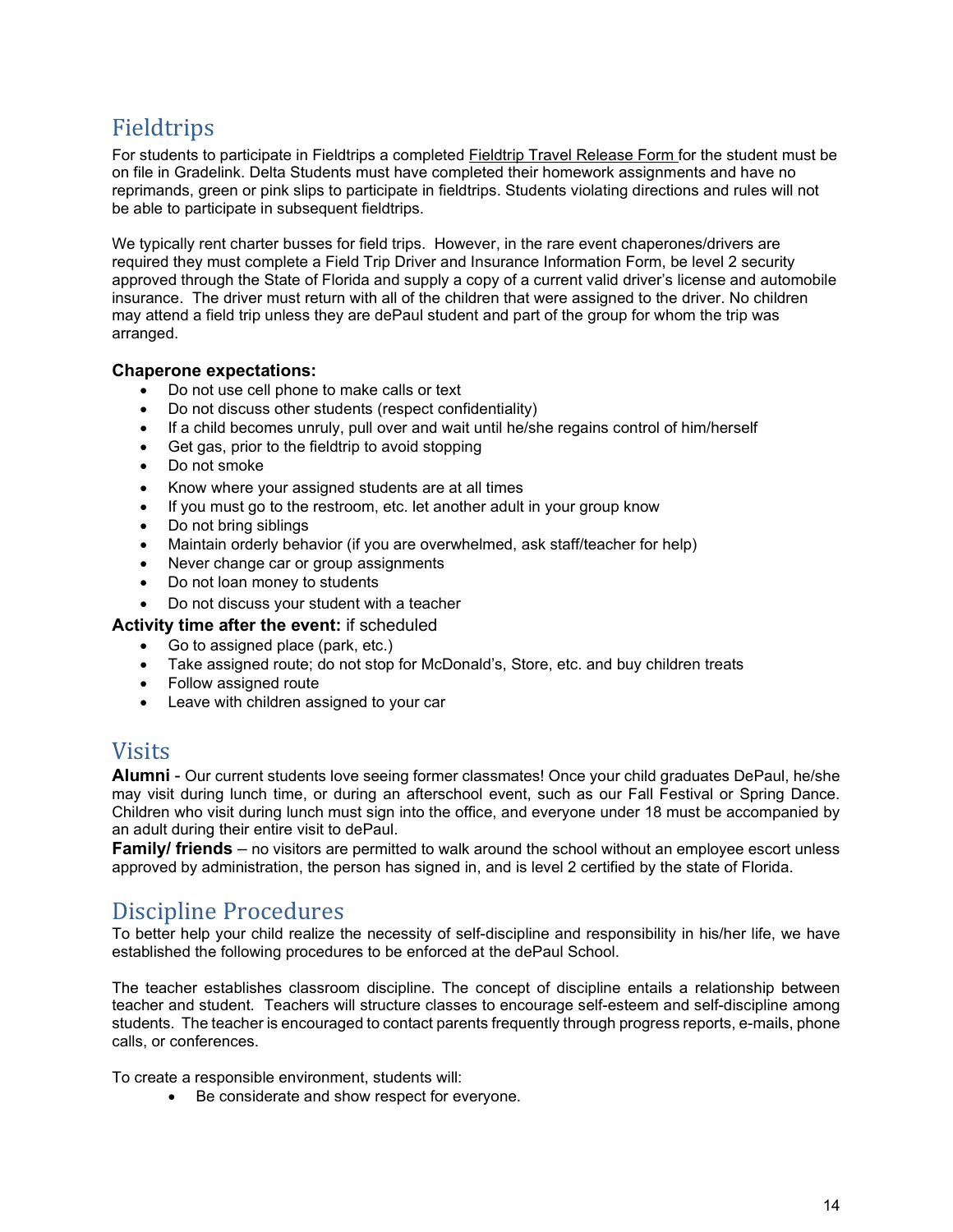- Contribute to the community in a positive way.
- Show pride in our school, for ourselves, our homes and our country
- Respect our school, our community and others' property.
- Be courteous and have good manners always.
- Support and listen to each other.
- Achieve our best in every area.
- Prepare adequately each day.
- Have materials prepared and ready (pencil, folder etc.).
- Be honest in our personal dealing and school.
- Take responsibility for our actions.
- Adhere to the dress code and take pride in our appearance.

If a student is sent to the office for disciplinary actions, a conduct entry will be documented in Gradelink. Parents can elect to receive notification in Gradelink for each entry. Misconduct is recorded and becomes part of the student's permanent file. The following procedures are utilized to handle more severe offenses: A parent notification will be sent home for repeated entries.

- Lavatory / hall misconduct
- Failure to do homework
- Chewing gum
- Failure to use good manners
- Disrespectful toward staff member or fellow student.

Student will complete a problem-solving form and have it signed by the parent

- Lack of cooperation
- Rudeness or discourtesy
- Disrespect toward teachers

Major infringements may result in the student's suspension or expulsion.

- Forging signatures
- Stealing
- Fighting
- Technology misuse
- Any actions or threats that endanger the safety of others
- Vulgar, obscene, or threading language or behavior
- Damage or defacement of School property or property of others
- Gross disruptive behavior in class.

Students need guidelines to know what we expect from them in their daily conduct. Serious lapses in behavior are handled on a case-by-case basis. All efforts are made to affect a positive outcome for the individual student. However, the good of the total community receives prime consideration. No student is allowed to interfere with the educational process of other students.

#### **Damage to School Property**

Students are required to report to the office any loss of, or damage to school property. This includes computers, iPads, student binders, books, sports equipment and all other educational materials. Each student involved must report the incident. An amount covering damages and repairs or replacement will be assessed when a student is guilty of careless or willful destruction of or damage to school property. Writing on, scratching, or any disfigurement of desks, tables, bathrooms or walls is strictly forbidden and considered damage to school property.

It is the Students responsibility to take care of books assigned to them. If books are willfully damaged or lost, parents will be assessed the amount covering replacement of the book. The charge will be placed on the credit card on file.

#### **Language**

Talk or mentioning of weapons, guns, shooting, threats of violence or violent acts is strictly prohibited and will result in suspension. A Parent conference is required for the first infraction; suspensions are issued for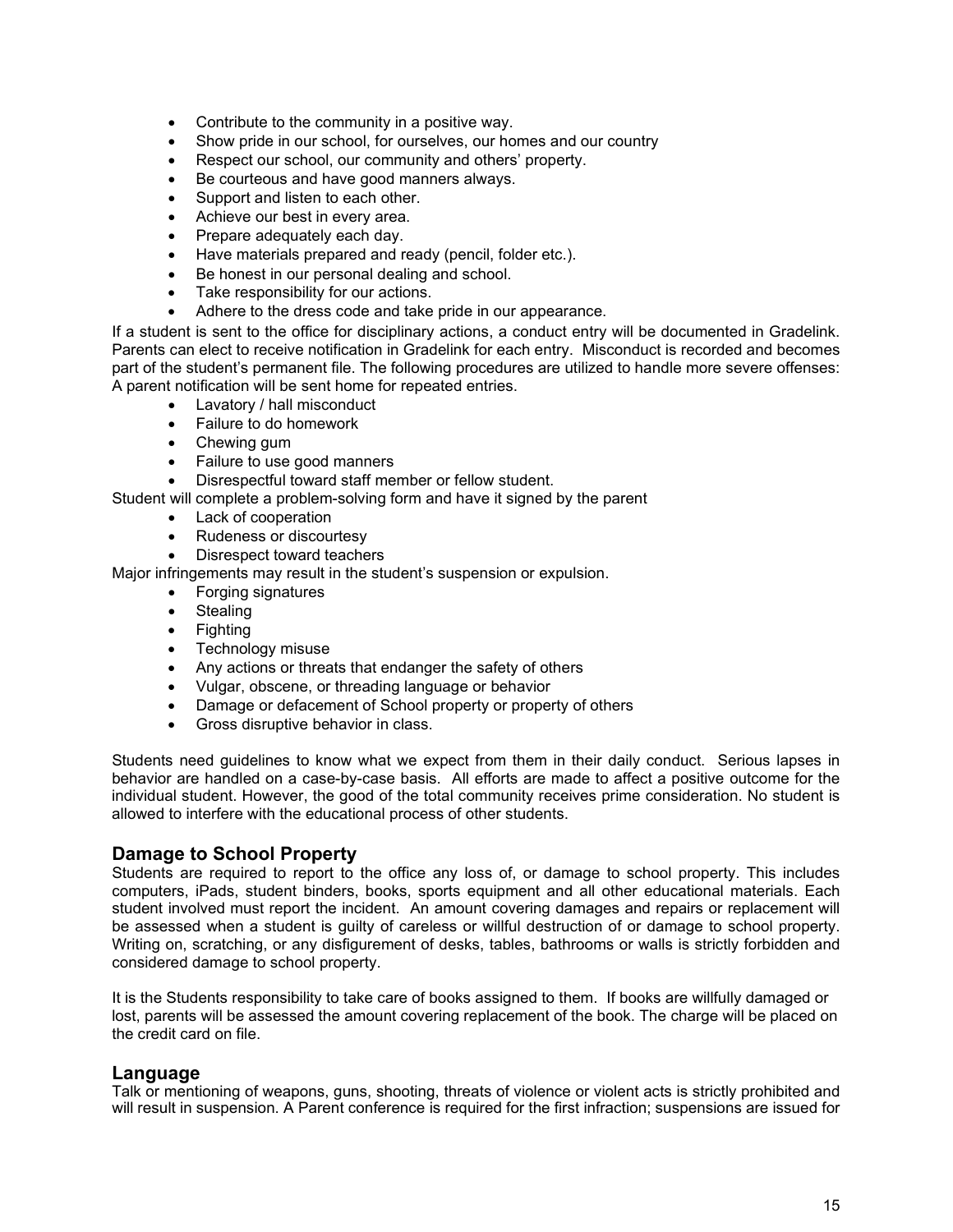repeated infractions. Vulgar or inappropriate language or gestures are not tolerated at any time. If the difficulty continues, the student may be suspended or expelled from the program. School Administration reserves the right to determine what is appropriate**.** 

# POLICY AGAINST BULLYING AND HARASSMENT

#### **Statement prohibiting bullying and harassment:**

The school policy is that all students, employees, and volunteers learn and work in an environment that is safe, secure, and free from harassment and bullying of any kind. The Administration will not tolerate bullying or harassment. This policy shall be interpreted and applied consistently with all applicable State and federal laws. Conduct that constitutes bullying, harassment, cyber stalking or discrimination, as defined herein, and in section 1006.147, F.S., is prohibited.

#### **Definition of bullying and of harassment:**

"Bullying" means systematically and chronically inflicting physical hurt or psychological distress on one or more students and may involve but is not limited to:

- Teasing;
- Social exclusion;
- Threat;
- Intimidation;
- Stalking;
- Physical violence;
- Theft;
- Sexual, religious, or racial harassment;
- Destruction of property.

"Harassment" means any threatening, insulting, or dehumanizing gesture, use of data or computer software, or written, verbal, or physical conduct directed against a student or school employee. The definitions of "bullying" and "harassment" include:

- 1. Retaliation against a student or school employee by another student or school employee for asserting or alleging an act of bullying or harassment. Reporting an act of bullying or harassment that is not made in good faith is considered retaliation.
- 2. Cyber stalking, which is defined as engaging in a course of conduct to communicate, or to cause to be communicated, words, images, or language by or using electronic mail or electronic communication, directed at a specific person, causing emotional distress to that person and serving no legitimate purpose. See s.784.048 (1)(d), F.S.

#### **Consequences for committing an act of bullying, harassment or cyber stalking:**

Consequences and appropriate remedial action for students, who commit acts of bullying, harassment, or cyber stalking, may range from positive behavioral interventions up to and including suspension or expulsion.

#### **Consequences for wrongfully and intentionally accusing another of an act of bullying, harassment or cyber stalking:**

Consequences and appropriate remedial action for a student found to have wrongfully and intentionally accused another as a means of bullying, harassment or cyber stalking range from positive behavioral interventions up to and including suspension or expulsion.

### Harmful Substance Policy for School Activities and Fieldtrips

Students, teachers, chaperones may not possess illegal drugs (including prescription drugs) or alcoholic beverages, use them or are under the influence of them on school property, at any school activity, before you arrive on school grounds, before you arrive at any school activity, or on field trips.

#### **Illegal Drugs, Alcoholic Beverages and Harmful Substances Policy**

Students may not possess tobacco, illegal drugs (including prescription drugs which must be left in the office) or alcoholic beverages, use them or are under the influence of them:

• on school property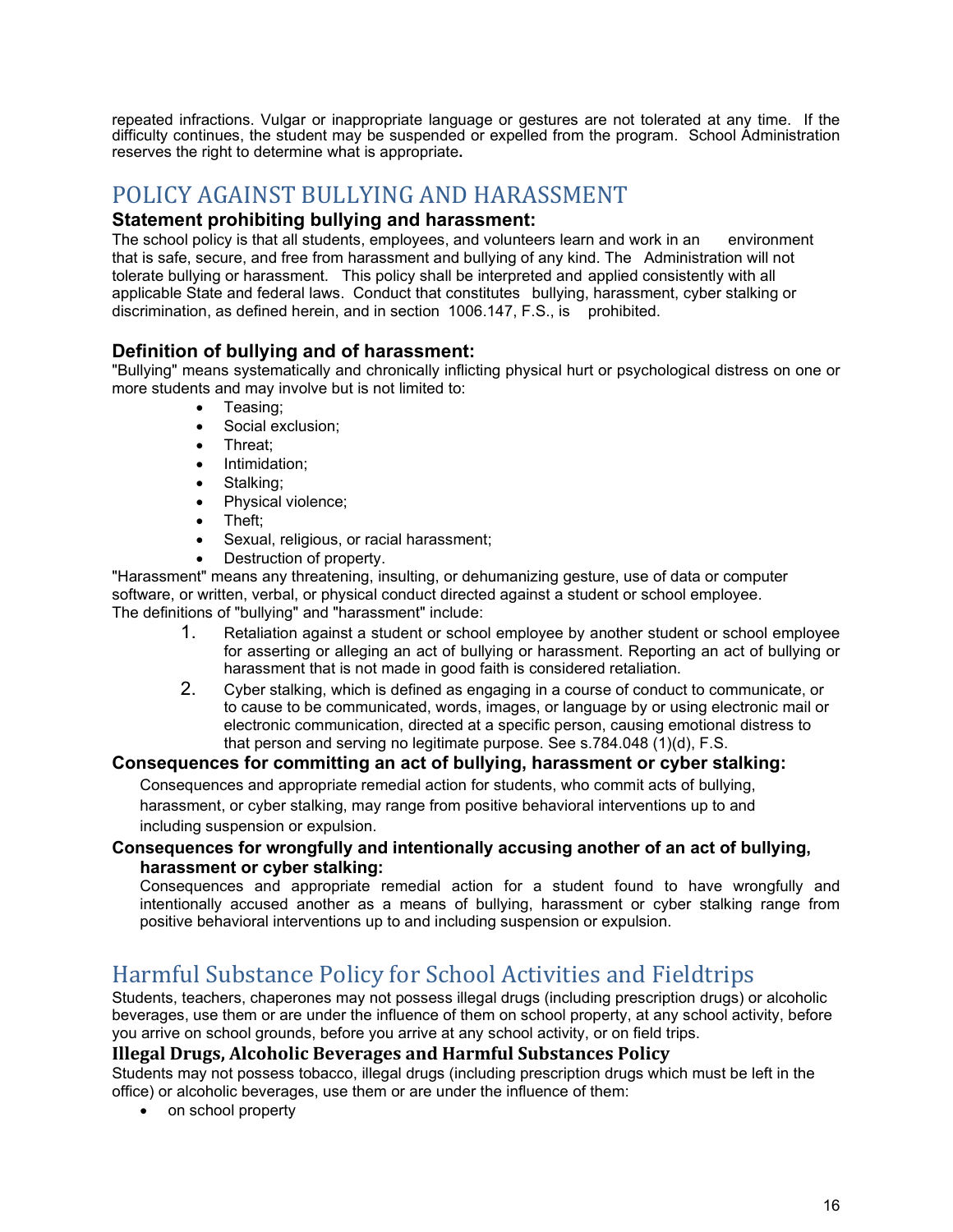- at any school activity
- before you arrive on school grounds
- before you arrive at any school activity, or
- on any field trip.

Violation of this policy will be dealt with on a case-by-case basis and may result in suspension or expulsion. Tuition is not refunded when students are expelled or asked to withdraw. Head of School will keep the school community informed of any policy changes.

### Items not Acceptable in School

Items causing distractions and/or safety hazards are not permitted at school.

No head covering may be worn in the building. Extreme fads (coloring, haircuts, make-up), jewelry, watches and items causing distraction are not acceptable. Some items may be a safety hazard during recess and P.E. such as necklaces, dangling earring, etc. Items that are dangerous to students or fellow students will be confiscated immediately. Repeated infractions will result in permanent removal of items until the end of the school year.

School administration reserves the right to determine what constitute a distraction and/or safety hazard.

# Hurricane and Inclement Weather Policy

In the event of a hurricane or inclement weather, it is the policy of the dePaul School to follow the Pinellas County School Board's decision regarding the closing/opening of school.

Listen to your local radio stations and TV stations for weather reports and the announcement of the closing and reopening of Pinellas County Public Schools. We will also text you through our school wide notification system when possible.

If our school needs to close for any reason and public schools are open, we will alert you through our school wide notification system by text message. It is very important that we have your accurate cell phone and emergency phone numbers for this purpose.

# Technology Acceptable Use Policy

The Children's Internet Protection Act (CIPA) went into effect April 20, 2001. This law requires schools receiving certain federal funds to adopt internet safety policies that address the safety of minors accessing the internet in school. The dePaul School chooses to follow the CIPA's requirements as a voluntary measure.

Student Responsibilities:

Computers are to be used for educational purposes only. Students are responsible for making appropriate choices when using technology, accessing Internet information, and creating documents as well as safe guarding their passwords. They will be responsible for any action/ activity conducted under their username/ password.

Students are required to adhere to the following guidelines.

#### **Students will:**

- limit Internet searching and browsing to appropriate sites.
- will only use computers and other technology with a teacher's permission and supervision.
- will use appropriate respect for technology equipment, especially in the computer labs.
- will use electronic information appropriately, including citing websites and direct quotes from the Internet.
- not change, add, or adjust computer hardware (monitor, tower, speakers, mouse, keyboard, microphones, and CD drives) and peripheral devices (printers, scanner, digital cameras, ZIP drive).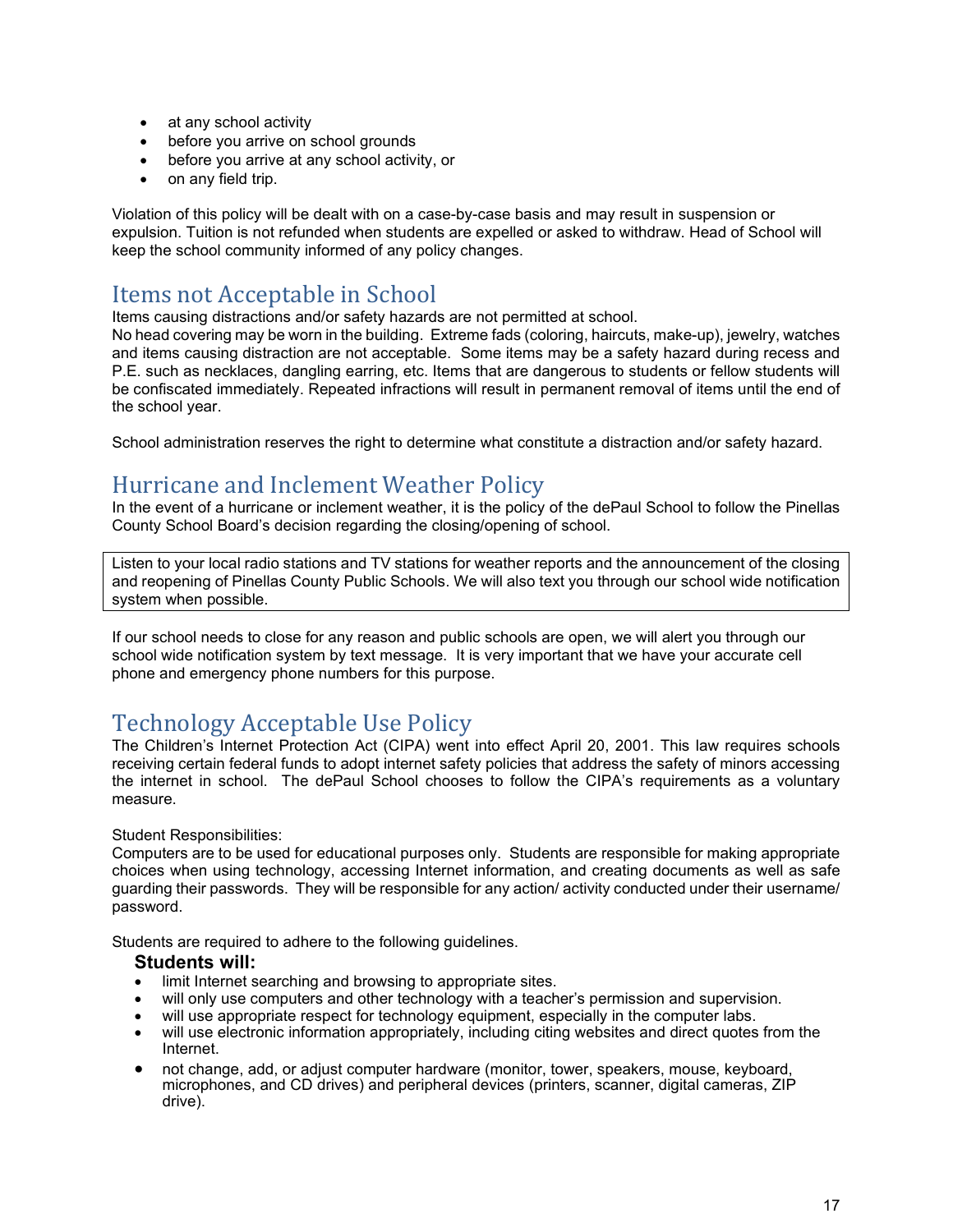- not change computer settings, including monitor settings, Windows desktops, control panels, Windows colors/fonts, screen pixel size, and shortcut bars. This may be by staff only.
- not load or delete software to school computes. This may be done by staff only. This applies to both software owned by the school and personally owned software.

#### **Students will not:**

- access *personal e-mail on school computers.*
- access inappropriate sites *purposely*. This includes sites containing pornographic, violent, harassing, hateful, or any other harmful information.
- purposely vandalize another student or teacher's works. This includes works on hard drives, shared network drives, and other media such as CD's, and USB drives.
- move school software and/or hardware off school grounds. This includes computers, speakers, monitors, microphones, keyboards, mice, headphones, VCRs, Laserdiscs, and all other electronic equipment unless permitted by administration.

Not complying with this policy may result in disciplinary action. This may include:

- Conduct entry in Gradelink
- suspension of technology privileges at school
- financial responsibility action, parents may need to pay the school to replace lost, stolen, or damaged equipment
- any other appropriate disciplinary action as deemed necessary by the school

#### **Confidentiality**

There is no assurance of confidentiality when transmitting data electronically. The school reserves the right to monitor technology use, to monitor file space usage by students, and to examine student files on electronic media (iPads, USB drives, CDs) and the shared network drive.

#### **iPads**

The dePaul School has a program promoting the integration of technology into the classroom. We have made a significant investment in education technology and infrastructure to expose students and train them to utilize technology as a tool and resource to enhance their learning. Students are working with Apple iPads.

#### **Equipment:**

| Apple iPad 16GB with Wi-Fi       | \$700 |
|----------------------------------|-------|
| iPad protective case and charger | \$100 |
| Miscellaneous educational apps   | \$50  |
| Total Value:                     | \$850 |

Students are responsible for taking their iPads home each day and ensuring they are charged and returned to school in the morning. Traditional students may take their iPad home if approved and or instructed by an administrator. iPad insurance is including in the annual activity fee paid in the beginning of the school year. Parents are responsible for the \$100 deductible if replacement of the iPad is necessary and \$25 deductible for repair of the iPad. The protective case and charger are not covered by the insurance policy and in case of damage or loss parents are responsible for the replacement cost.

#### **Expectations:**

To be issued an Apple iPad:

- Students must abide by all school rules as outlined in this Handbook and Acceptable Use & Procedures Agreement.
- Students agree to participate in all class activities and assignments as directed by their teachers. Students missing more than 10% of their homework assignments at any time will lose iPad use until they are caught up.
- Students and parents agree to be responsible for proper care of the iPad, and that any damage or loss may result in replacing the iPad and purchased apps. Parents are responsible for the \$100 deductible for replacement and \$25 deductible for repair of the iPad.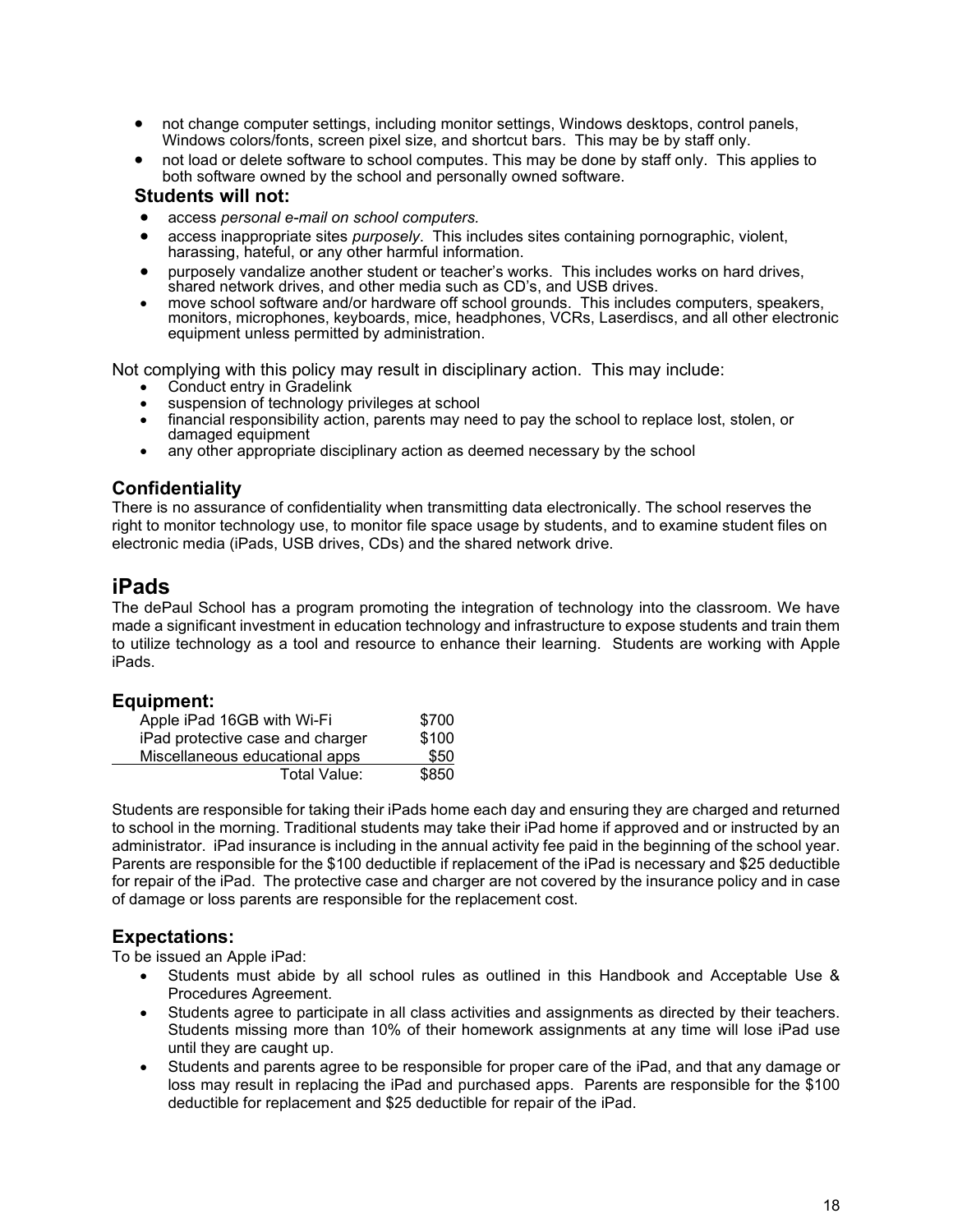- Students and parents agree to be responsible for proper care of the iPad accessories (protective case and charger) and that loss or damage will result in replacing these accessories (up to \$100).
- Students and parents agree that any inappropriate use of the iPad will result in school discipline that may include the loss of iPad use and school suspension. Inappropriate use includes but is not limited to:
	- o Visiting inappropriate websites.
	- o Sending inappropriate emails.
	- o Possessing inappropriate pictures and/or media files.
	- o Cheating.
- Parents agree to monitor student use of the Internet while at their home network using the school issued iPad.
- Each iPad is assigned to a student and only that student should be using that iPad.
- The dePaul School may search school issued iPads at any time to verify contents.
- iPads must be returned at the end of the school year or upon student withdraw.

Personal iPads will not be approved to use on the dePaul network and school apps will not be authorized to be downloaded on personal iPads.

#### **Delivery of Remote Learning**

Student responsibilities and guidelines for remote learning are no different than our accepted and understood classroom teaching and learning protocols. dePaul School's Ethical Use of Technology Policy and Family Handbook remain applicable to all students.

The school uses Google Classroom, Google Meet, Gradelink and other online platforms/tools deemed appropriate to conduct meaningful teaching and learning.

Utilization of dePaul Remote Learning Platforms Remote learning platforms utilized by dePaul School are understood to be for school and educational use only. The use of these platforms for any other purpose without written consent by dePaul School is prohibited. Failure to comply with this directive may result in disciplinary action.

#### **Acknowledgment of Remote Learning Policies and Procedures**

The dePaul School community understands and acknowledges remote learning is a continuation of daily teaching and learning, not only for our staff and students but also for their parents and guardians. It is critical to share that platforms utilized by dePaul during remote learning involve the following:

- When in a video conference, members of the meeting may be asked to turn on microphones and cameras. Participants (including their image, voice, and background/surroundings) are viewable to other members of the conference.
- Participants in a video conference (or any other aspect of remote learning) are expected to conduct themselves as they would in school. Students should be wearing their uniform shirt. Similarly, backgrounds in a video recording or conference should be appropriate for sharing with the school community.
- Participants' image, likeness, or voice may be recorded while utilizing Google Meet. In some cases, such as recording of synchronous teacher-led lessons, these recordings will be made available for student review.
- Without express and written permission from a school administrator, users may not record, screenshot, share, re-post, or otherwise capture or disseminate digital content created via any of these platforms. Only representatives of the school may capture or post such content.

Failure to comply with this directive may result in disciplinary action.

**Signing the "Agreement" form when you enrolled your child on GRADELINK assumes you have read, accepted and will abide by the rules and policies. Parents and students agree with the expectations and procedures as detailed in this Family Handbook.**

**X\_\_\_\_\_\_\_\_\_\_**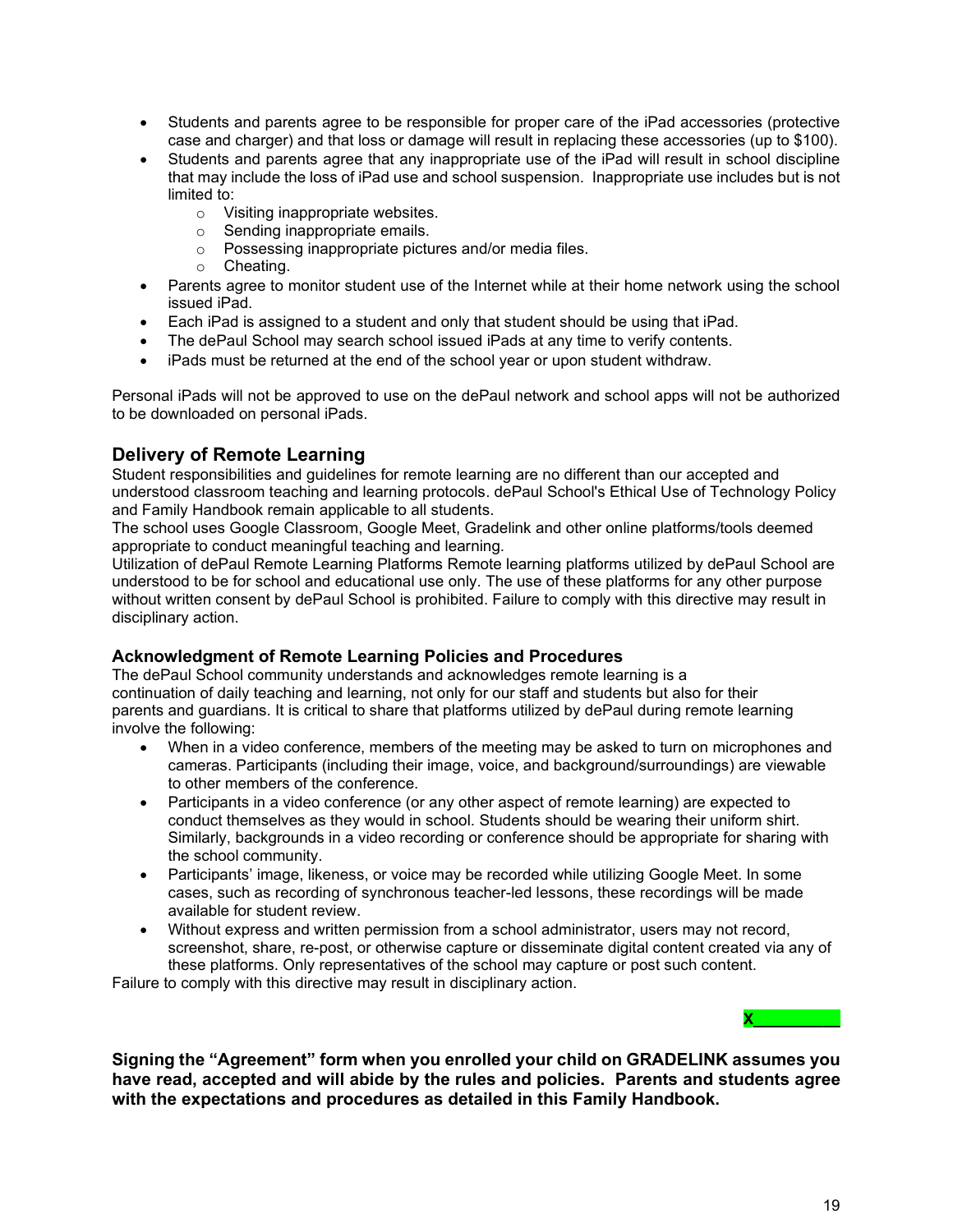

#### **Waiver of Liability and Assumption of Risk – Infectious Diseases**

I acknowledge that The dePaul School, Inc (dePaul) cannot guarantee that my child will not become infected with an infectious disease while attending dePaul. By signing this agreement, I recognize that my child's attendance at dePaul may lead to exposure and infection with an infectious disease and that such infection may lead to serious illness and death. I voluntarily agree to assume all of the risks on behalf of my child and my family and hereby release, agree not to sue, discharge, and hold harmless dePaul, its agents, employees, and representatives from any and all claims, losses, damages, causes of action, costs, expenses (including attorney fees), rights, or remedies, whether known or unknown, liquidated or unliquidated, whether arising from contract, tort, statute, or regulation and whether arising now or in the future, stemming or arising directly or indirectly from or in connection with, or resulting directly or indirectly from my child's attendance at dePaul. This waiver is written as broad and general as law permits.

Name of Student (s)

\_\_\_\_\_\_\_\_\_\_\_\_\_\_\_\_\_\_\_\_\_\_\_\_\_\_\_\_\_\_\_\_\_\_\_\_\_ Signature of Parent/ Guardian

\_\_\_\_\_\_\_\_\_\_\_\_\_\_\_\_\_\_\_\_\_\_\_\_\_\_\_\_\_\_\_\_\_\_\_\_\_

\_\_\_\_\_\_\_\_\_\_\_\_\_\_\_\_\_\_\_\_\_\_\_\_\_\_\_\_\_\_\_\_\_\_\_\_\_

\_\_\_\_\_\_\_\_\_\_\_\_\_\_\_\_\_\_\_\_\_\_\_\_\_\_\_\_\_\_\_\_\_\_\_\_\_ Name of Parent/ Guardian

Date